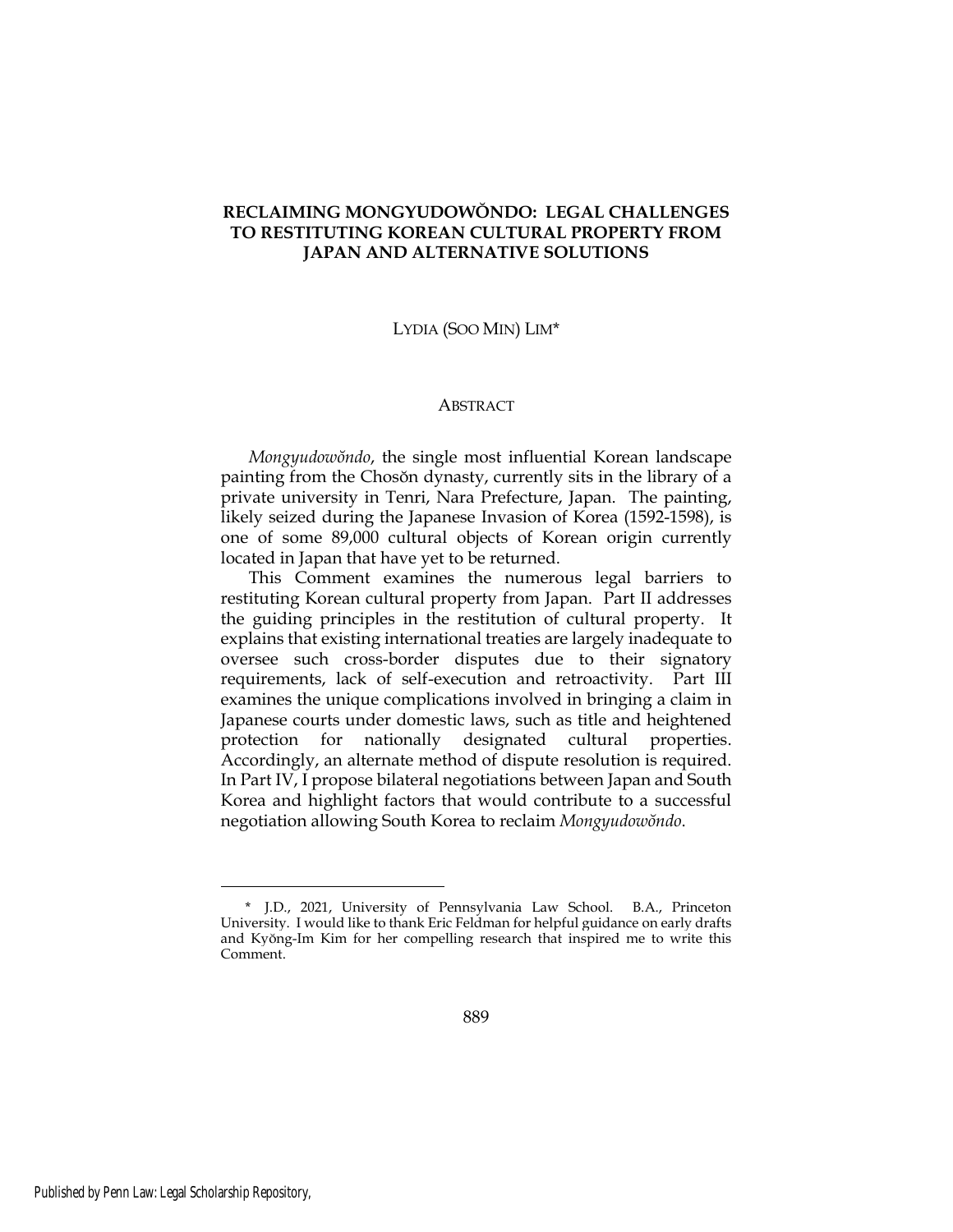# TABLE OF CONTENTS

| L   |                                                                           |  |
|-----|---------------------------------------------------------------------------|--|
| H.  | Potential Recourse in Public International Law 895                        |  |
|     | $\mathfrak{a}$ .                                                          |  |
|     | $h_{\cdot}$                                                               |  |
| HL. | Potential Recourse in Private International Law899                        |  |
|     | $\mathfrak{a}.$                                                           |  |
|     | b.                                                                        |  |
|     | Japan's Heightened Protection of Nationally Designated<br>$\mathcal{C}$ . |  |
|     |                                                                           |  |
|     | Case Study: Korean Claim for Royal Archives<br>d.                         |  |
|     | Designated as French Cultural Property 904                                |  |
|     | e.                                                                        |  |
|     | 1965 Korea-Japan Treaty of Basic Relations 907<br>f.                      |  |
| IV. | Alternative Dispute Resolution: Suggesting Bilateral                      |  |
|     |                                                                           |  |
|     | $\mathfrak{a}$ .                                                          |  |
|     | b.                                                                        |  |
|     | $\mathcal{C}$ .                                                           |  |
|     | d.                                                                        |  |
|     | e.                                                                        |  |
|     | Case Study: Korea-Japan Treaty on Chosŏn Royal<br>i.                      |  |
|     |                                                                           |  |
| V.  |                                                                           |  |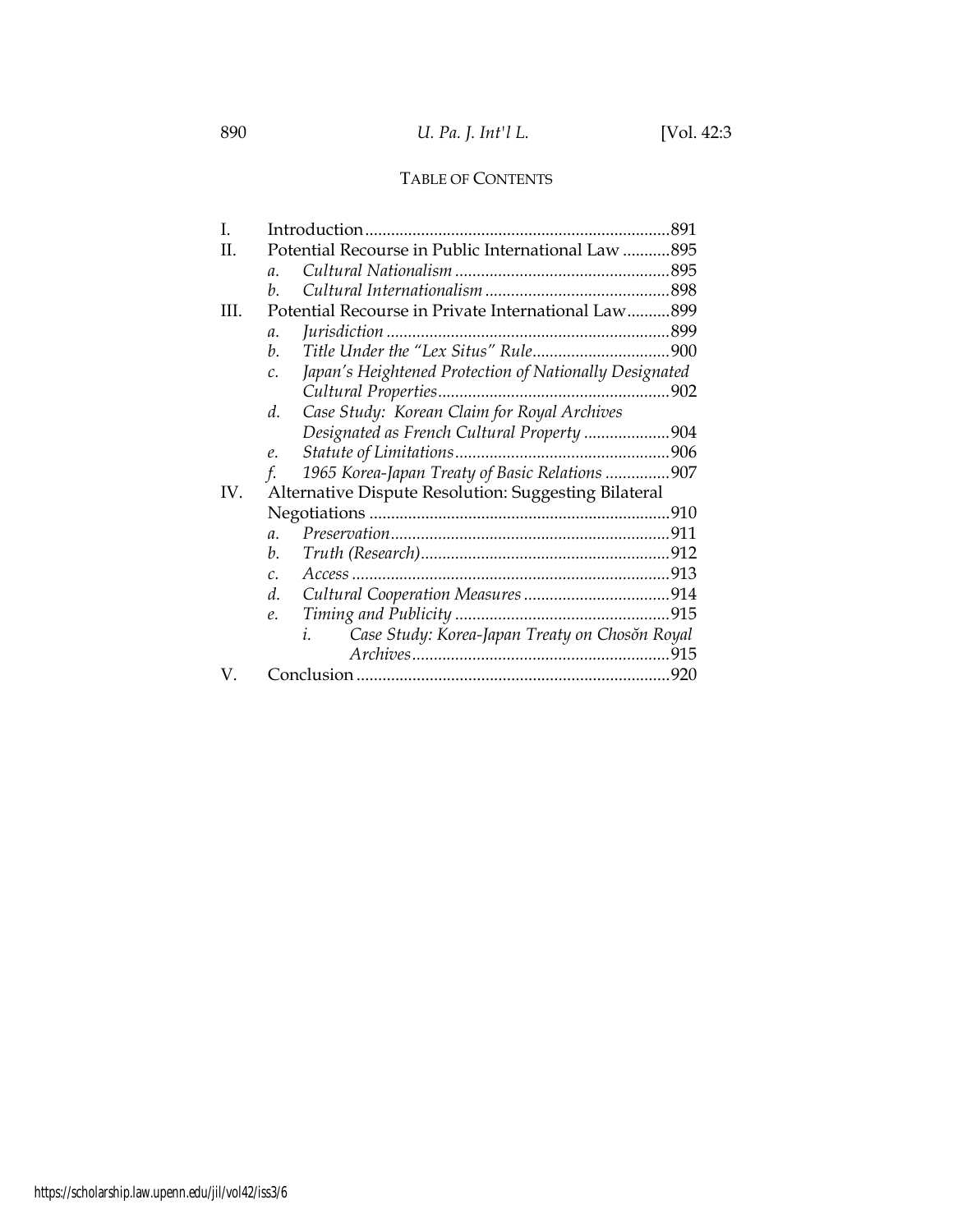# <span id="page-2-1"></span><span id="page-2-0"></span>I. INTRODUCTION

In March 1931, a Korean handscroll painting was unveiled to the public for the first time in centuries at an exhibit by the Tokyo Imperial Household Museum in Ueno Park.<sup>1</sup> Titled *Mongyudowŏndo* ("Dream Journey to the Peach Blossom Land"), the work was painted by fifteenth century court artist An Kyŏn<sup>2</sup> in 1447 and is recognized as the single most influential landscape painting from the Chosŏn dynasty. <sup>3</sup> The artist's most noted work, *Mongyudowŏndo*, depicts his patron Prince Anpyŏng's dream, in which the Prince is transported to a utopian land envisaged in a fable by fourth century Chinese poet Tao Qian.<sup>4</sup> The idyllic scenery, reflecting the Prince's desire to escape from the realities of a court rife with tension, remained just that: a fleeting dream. Just six years after the painting had been completed, the Prince was assassinated by his own brother who staged a coup and usurped the throne as King Sejo.<sup>5</sup>

The vast majority of the Prince's personal belongings and collections had been relocated to a Buddhist temple just in time to avoid their destruction in the coup.<sup>6</sup> From then onward, records of *Mongyudowŏndo*'s whereabouts are largely missing. So how did the painting resurface nearly five centuries later in Japan, almost completely unscathed? A certificate issued by the Japanese government in 1893 was discovered along with the painting, stating that the work belonged to the Shimazu family from Kagoshima

<sup>1</sup> Kyŏng-Im Kim, Sarajin Mongyudowŏndorūl Ch'ajasŏ: Anp'yŏngdaegunui Isanghyang, Kū T'ansaenggwa Yurang [In Search of the Missing Mongyudowŏndo: Prince Anpyŏng's Utopia, Its Inception and Wanderings] 19 (2013).

<sup>2</sup> Hwi-Chun An, *An Kyŏn*, OXFORD ART ONLINE, http://www.oxfordartonline.com/groveart/view/10.1093/gao/9781884446054.0 01.0001/oao-9781884446054-e-7000003067#oao-9781884446054-e-7000003067 [https://perma.cc/9LHA-YU5U].

<sup>3</sup> So-Yŏng Lee, *Mountain and Water: Korean Landscape Painting, 1400-1800*, METRO. MUSEUM ART (Oct. 2004), https://www.metmuseum.org/toah/hd/mowa/hd\_mowa.htm [https://perma.cc/FHC7-4CNJ]. The Chosŏn dynasty was a Korean dynastic kingdom that lasted from 1392 to 1910. *Id.*

<sup>4</sup> *Id.*

<sup>5</sup> KIM, *supra* note [1,](#page-2-0) at 252.

<sup>6</sup> Tae-Wan Kim, *Shinbihamgwa Sŭlp'ŭmi Mudŏ Nanŭn Segye Yusan* [*Former Ambassador Unveils the Secrets of Mongyudowŏndo*], WŎLGANJOSŎN CHOSUN MONTHLY  $($ ]an. 2014),  $)$ 

http://monthly.chosun.com/client/news/viw.asp?ctcd=E&nNewsNumb=20140 1100053 [https://perma.cc/73MT-KZJM].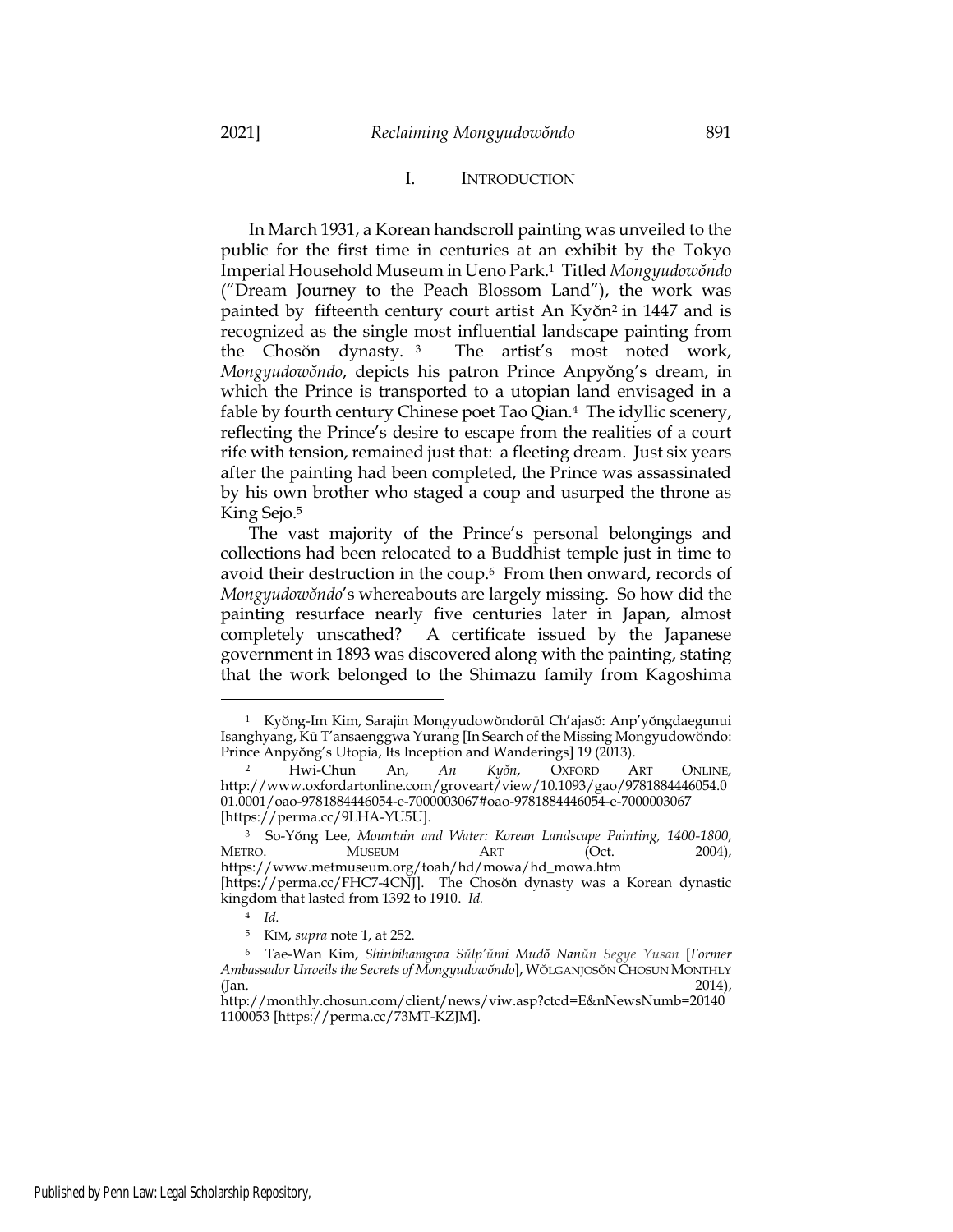Prefecture in Kyushu.<sup>7</sup> In addition, an appraisal of the work in 1929 by Naito Konan, professor emeritus at Kyoto University, noted that the painting most likely arrived in Japan as a result of looting from the late sixteenth century Japanese Invasion of Korea.<sup>8</sup> Kyŏng-Im Kim, art scholar and former Director of Cultural Diplomacy at the South Korean Ministry of Foreign Affairs and Trade, closely tracks these records and deduces that Yoshihiro Shimazu, a general who had fought in the Japanese Invasion, likely took the work back to Japan as a spoil of war.<sup>9</sup> The work was then passed down in the Shimazu family for several generations before it was sold to a businessman in 1928. <sup>10</sup> Since then, *Mongyudowŏndo* has passed through many hands.11 Ultimately, Shozen Nakayama, founder of Tenri University, a private university in Nara Prefecture, purchased the work around 1950 and bequeathed it to the school in 1953.<sup>12</sup> The painting has since been kept in Tenri Central Library as one of its many prized works<sup>13</sup> and retains the designated status of Japan's "important cultural property."<sup>14</sup>

*Mongyudowŏndo* is an irreplaceable piece of Korean cultural heritage with unparalleled artistic and historical significance. It reflects the unequivocal distinctive style of the artist An Kyŏn, who shaped the direction of the landscape genre and became a model for several generations of landscape painters in Chosŏn Korea, ink painters of the Muromachi period (1392-1573) in Japan, and painters across Asia.15 The painting is also an important historical record foreshadowing the Chosŏn dynasty's cultural and political tensions that would end the era of a peaceful reign by King Sejŏng the Great, often called "Chosŏn's Renaissance" period.<sup>16</sup>

Due to the painting's significance, *Mongyudowŏndo* is one of the foremost mentioned works among some 89,000 other cultural

- <sup>15</sup> Lee, *supra* not[e 3.](#page-2-1)
- <sup>16</sup> KIM, *supra* note [1,](#page-2-0) at 380.

<sup>7</sup> *Id.*

<sup>8</sup> KIM, *supra* note [1,](#page-2-0) at 16.

<sup>9</sup> *Id.*

<sup>10</sup> *Id.*

<sup>&</sup>lt;sup>11</sup> Kyŏng-Im Kim details the transfer of ownership from the Shimazu family in the 1800s to the latest transaction in 1950 between Ryusendo, a leading antique collector in Tokyo, and Tenri University. *See* KIM, *supra* not[e 1,](#page-2-0) at 374.

<sup>12</sup> *Id*. at 373.

<sup>13</sup> *See Tracing Korea's Missing Treasures,* AL-JAZEERA (Dec. 1, 2004), https://www.aljazeera.com/archive/2004/12/2008491326867673.html [https://perma.cc/9HUM-4MVC].

<sup>14</sup> KIM, *supra* note [1,](#page-2-0) at 363.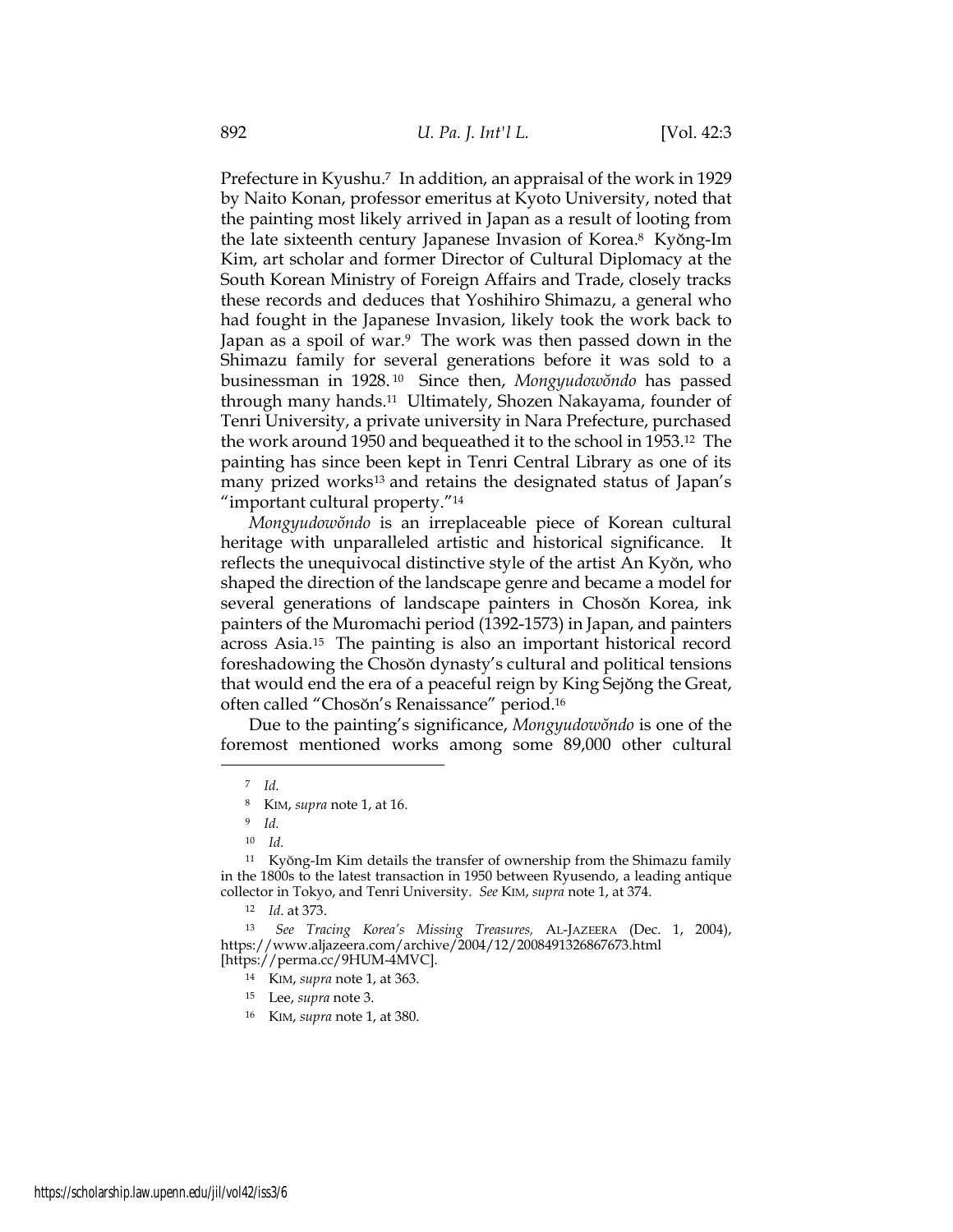<span id="page-4-0"></span>objects <sup>17</sup> of Korean origin known to be in Japan that the South Korean government seeks to have returned.<sup>18</sup> Even though the exact location of *Mongyudowŏndo* is known, there are substantial difficulties for South Korea in reclaiming ownership. Many of these issues are prevalent in the global efforts toward cultural property restitution and remain unsolved.

<span id="page-4-1"></span>The issue of looting has grown in importance over the last few decades. The conversations that have led to the adoption of relevant principles, declarations, and resolutions, however, predominantly revolve around Nazi-confiscated art or colonial looting that took place outside of Asia. <sup>19</sup> With mainly Western international regimes and leading Western museums directing discussions and guidelines

[https://perma.cc/2Y3Q-9EUN].

<sup>17</sup> *See, e.g.*, Mi-Yu Kwŏn, *Korea Ramps up Efforts to Bring Back Looted Treasures*, KOR. TIMES (July 16, 2020), https://www.koreatimes.co.kr/www/culture/2020/07/145\_292925.html [https://perma.cc/8FCG-8VNX] (reporting that 81,889 Korean artifacts are located in Japan); Brad Glosserman, *Japan Slams the Door on Stolen Artwork*, JAPAN TIMES, (Dec. 4, 2002), https://www.japantimes.co.jp/opinion/2002/12/04/commentary/japan-slamsthe-door-on-stolen-artwork/#.XKIbwi2ZP-Y [https://perma.cc/KE3C-X5D3] (referring to statistics provided by the Cultural Properties Administration of Korea); *Statistics*, OVERSEAS KOREAN CULTURAL HERITAGE FOUND. (Apr. 1, 2021), http://www.overseaschf.or.kr/front/comm/htmlPage.do?H\_MENU\_CD=10030 2&L\_MENU\_CD=10030201&SITE\_ID=ENG&MENUON=Y&SEQ=106

<sup>18</sup> *See* Cho Boo Keun, *Reflections on the Limitations of and Overcoming Measures in the Korea-Japan Agreement of 1965*, *in* FORUM ON THE RETURN OF KOREAN CULTURAL PROPERTY DISPLACED TO JAPAN DURING OCCUPATION OR WAR 29 (Apr. 27, 2007), https://www.unesco.or.kr/assets/data/report/xGdbTV6WPPrV9zbszJAN6Bx0j m3w8W\_\_2.pdf?ckattempt=1 [https://perma.cc/WLG2-EHLS] (mentioning *Mongyudowŏndo* as an example of Korean art plundered during Japan's invasion of Korea)*; see also* Yoko Hayashi, *The Issue of Korean Cultural Property in Japan Seen from the Perspective of Arts Management*, *in* FORUM ON THE RETURN OF KOREAN CULTURAL PROPERTY DISPLACED TO JAPAN DURING OCCUPATION OR WAR 64-65 (Apr. 27, 2007), https://www.unesco.or.kr/assets/data/report/xGdbTV6WPPrV9zbszJAN6Bx0j m3w8W\_\_2.pdf?ckattempt=1 [https://perma.cc/WLG2-EHLS] (noting that *Mongyudowŏndo* is the "most important painting in Korean art history").

<sup>19</sup> *See* Ho-Yŏng Song, *International Legal Instruments and New Judicial Principles for Restitution of Illegally Exported Cultural Properties*, 4 PENN STATE J. LAW & INT'L AFFAIRS, 718, 729-730 (showing that World Wars I and II and the growing interests of east European and Latin American countries in cultural property restitution propelled the drafting of numerous international treaties). *See also* Naomi Mezey, *The Paradoxes of Cultural Property*, 107 COLUM. L. REV. 2004, 2009 n.13 (2010) (explaining that the 1954 Hague Convention was "a descendent of older laws of war but developed after World War II in response to a new style of war in which cultural property was intentionally targeted by the Nazis").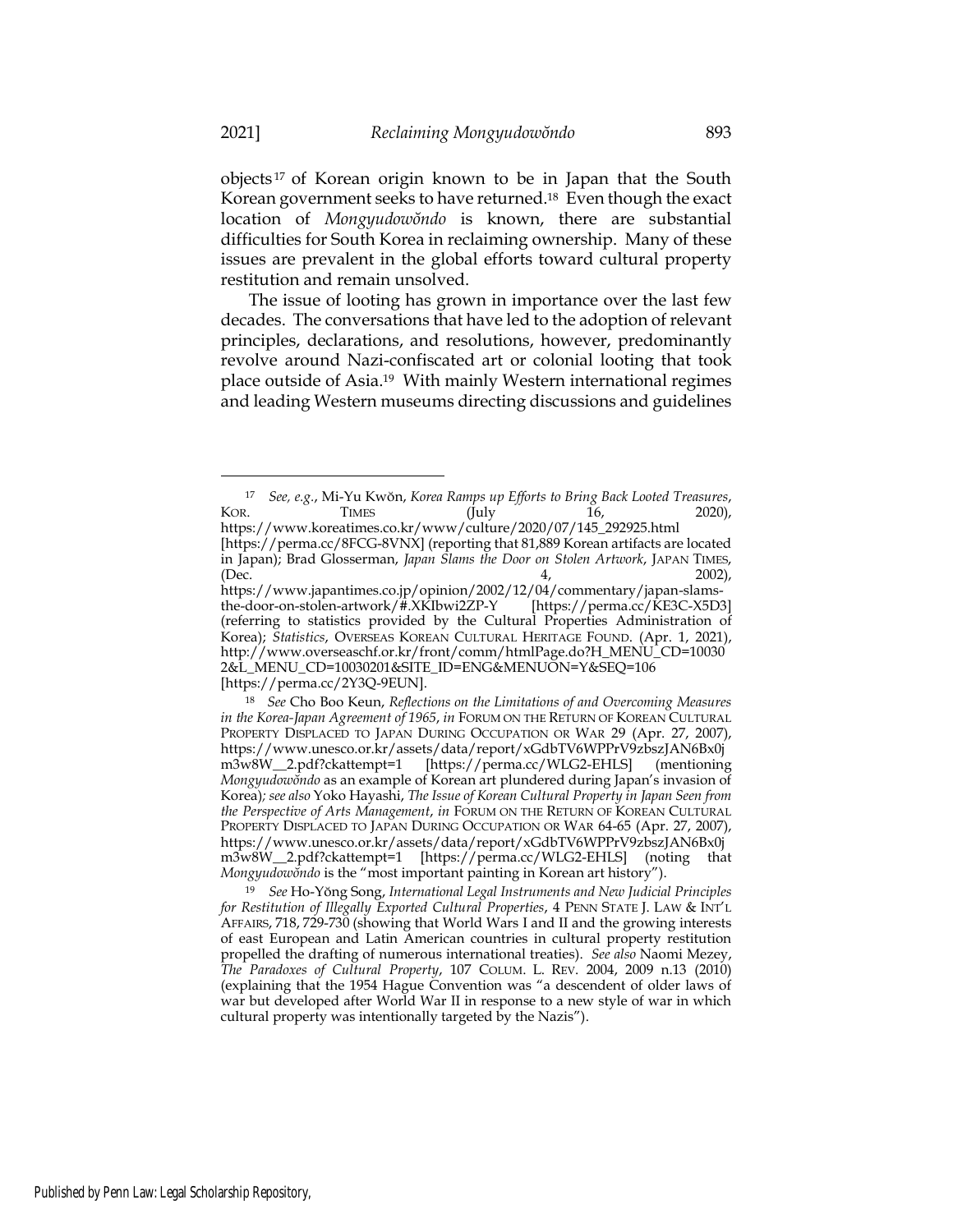<span id="page-5-0"></span>on restitution,<sup>20</sup> there is an ongoing need to address looting and restitution of cultural works in and among Asian nations. <sup>21</sup> Admittedly, each case has its own "character and history that seem to defy generalization,"<sup>22</sup> and there certainly are unique challenges posed by Japan's laws and Japan's relations with South Korea that hinder South Korea's potential claim. And yet, the study of cases in South Korea and other Asian countries seeking restitution of looted cultural property would greatly enhance the international dialogue on shaping further guidelines.

In Part II of this Comment, I introduce the main principles that guide decisions regarding the restitution of cultural property today—cultural nationalism and cultural internationalism—and how these principles are reflected in international treaties. In addition, I argue that these international adjudicatory bodies would not help South Korea in bringing a restitution claim against Japan, mainly under procedural grounds. In Part III, I examine the possibility of bringing a claim in Japanese courts under Japanese domestic laws, which present unique complications such as title and heightened protection of nationally designated cultural properties. Finally, in Part IV, I argue that bilateral negotiations between Japan and South Korea are preferred as an alternative method of dispute resolution. By analyzing the restitution of Korean royal records from Japan's Imperial Household Agency in 2011, I highlight certain factors that would substantially contribute to a successful negotiation for South Korea to retrieve *Mongyudowŏndo*.

<sup>20</sup> *Id.* (noting that after the adoption of the Washington Conference Principles on Nazi-confiscated art in December 1998, numerous international organizations such as UNESCO, the Council of Europe, the International Council of Museums (ICOM) and the American Association of Museums (AAM) have adopted subsequent texts on the matter).

<sup>21</sup> *See* Donald MacIntyre, *A Legacy Lost*, TIME (Feb. 4, 2002), http://content.time.com/time/subscriber/article/0,33009,197704,00.html

<sup>[</sup>https://perma.cc/US8Q-QP7L] ("More than 50 years after the end of World War II, governments and museums in the West are grappling with the legacy of Nazi art looting and are working to restore many treasures to their rightful owners. But the story of Japan's plunder of Asia and in particular of Korea, where the worst abuses occurred, remains relatively unexplored.").

<sup>22</sup> *See* John Henry Merryman, *Introduction* to IMPERIALISM, ART AND RESTITUTION 1, 13 (John Henry Merryman ed., 2006).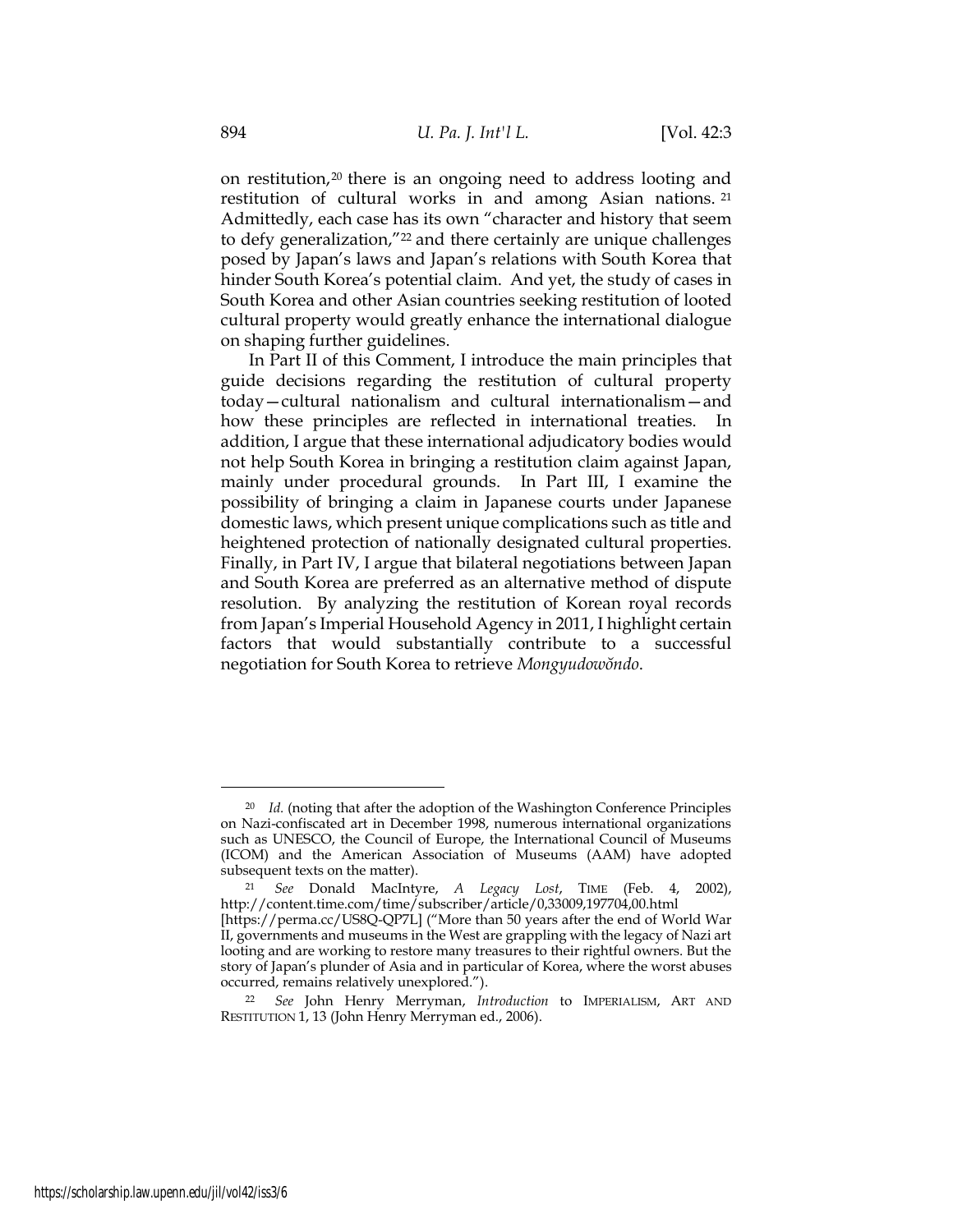# II. POTENTIAL RECOURSE IN PUBLIC INTERNATIONAL LAW

# *a. Cultural Nationalism*

Scholars have frequently referred to two main principles as governing the issues and decisions on claims by source nations for the restitution of cultural property: cultural nationalism and cultural internationalism. Cultural nationalism is a notion that views works as part of a national cultural "'patrimony' or 'heritage.'"<sup>23</sup> Implied in this theory is that cultural objects have national character, separate from where they may be located or who may possess them. For instance, John Henry Merryman uses the case for the return of the Elgin Marbles to Athens as an example of a common nationalistic argument—"that they belong in Greece because they are Greek."24 Naturally, this principle is frequently invoked by source nations. As the restitution of cultural property from one country to another inevitably raises multinational issues, several treaties and instruments have formed over the last sixty years that align more closely with one principle than the other. Treaties by the United Nations Educational Scientific and Cultural Organization ("UNESCO") have tended to favor the cultural nationalism view.

The 1970 UNESCO Convention on the Means of Prohibiting and Preventing the Illicit Import, Export and Transfer of Ownership of Cultural Property ("1970 Convention") was the first international regime aiming to prevent illicit trafficking of cultural property in peacetime, such as pillaging and illegal sales. <sup>25</sup> The 1970 Convention is generally seen to favor cultural nationalism, evidenced by the emphasis in the Preamble on "national culture" and appreciation of the cultural property in relation to its "origin."<sup>26</sup>

<span id="page-6-0"></span><sup>23</sup> *Id.* at 10.

<sup>24</sup> *Id.* at 11.

<sup>25</sup> Convention on the Means of Prohibiting and Preventing the Illicit Import, Export and Transfer of Ownership of Cultural Property, Nov. 14, 1970, 823 U.N.T.S. 231 [hereinafter 1970 Convention].

<sup>26</sup> *Id.* at pmbl. ("[C]ultural property constitutes one of the basic elements of civilization and *national* culture, and that its true value can be appreciated only in relation to the fullest possible information regarding its *origin*, history and traditional setting." (emphasis added)).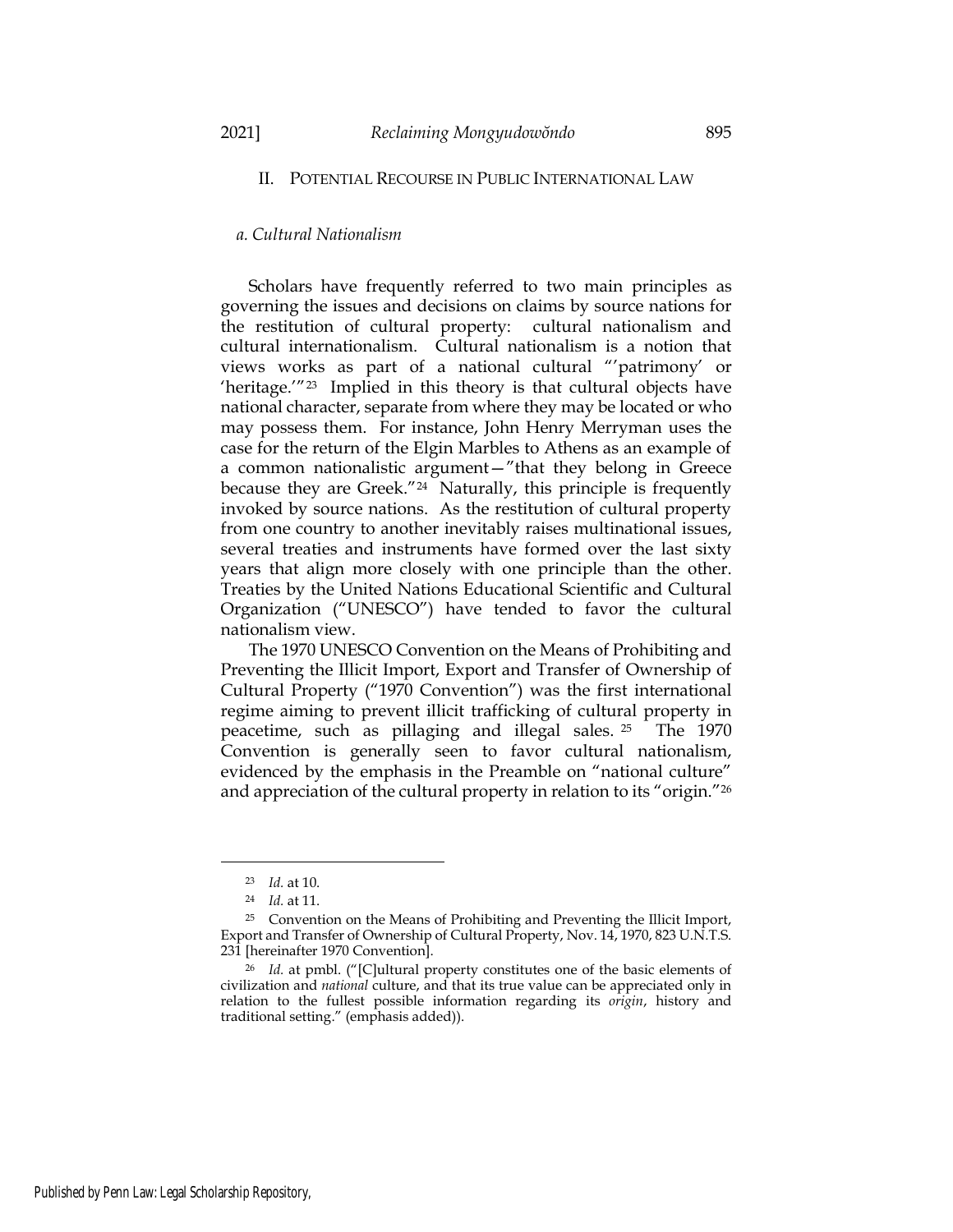In addition, Article 4(b) of the Convention states that cultural property is that which is "found within the national territory."<sup>27</sup>

Although it has the greatest number of signatories out of any global legal instrument on cultural property, the 1970 Convention was not as effective as had been hoped. A major weakness in the Convention was its lack of self-execution. It relied on the signatories to implement the Convention's provisions on their own through domestic legislation and thus also lacked uniformity across nations.<sup>28</sup> For instance, Nigeria's claim to its Nok statuettes against France, based on the 1970 Convention, was rejected by French courts on the basis that although France had become a signatory in 1997, the Convention was not directly enforceable, and France had not adopted any domestic legislation on it.29 Most importantly, the 1970 Convention is not retroactive: it only allows the member country of origin to request the recovery of cultural property "imported *after* the entry into force of this Convention in both States."<sup>30</sup> Although Japan ratified the 1970 Convention in September 2002 and adopted legislation to effectuate certain aspects of the Convention,<sup>31</sup> the laws only have prospective effect.<sup>32</sup> The lack of retroactivity of the 1970 Convention completely bars South Korea's potential restitution claim for *Mongyudowŏndo*, a work that has been in Japanese possession for centuries.

The International Institute for the Unification of Private Law ("UNIDROIT") 1995 Convention on Stolen or Illegally Exported Cultural Objects ("1995 Convention") was adopted by UNESCO's General Conference to redress the weaknesses of the 1970 Convention. The 1995 Convention also favors the "cultural nationalism" approach by authorizing a contracting nation to submit requests to another contracting nation to order the return of

<sup>27</sup> *Id.* art. 4(b).

<sup>28</sup> *Id.* arts. 5, 7, 9.

<sup>29</sup> Cornu and Renold, *supra* note 19, at 2.

<sup>30</sup> 1970 Convention, *supra* not[e 25,](#page-6-0) art. 7(b)(ii) (emphasis added).

<sup>31</sup> *Acceptance of the Convention on the means of Prohibiting and Preventing the Illicit Import, Export, and Transfer of Ownership of Cultural Property*, MINISTRY OF FOREIGN AFFS. OF JAPAN (Sept. 9, 2002) [hereinafter *Acceptance of the Convention*], https://www.mofa.go.jp/announce/announce/2002/9/0909.html [https://perma.cc/HL2T-ZQWB].

<sup>32</sup> *See* Geoffrey R. Scott, *Spoliation, Cultural Property, and Japan*, 29 U.PA.J.INT'L L. 803, 870 (2008).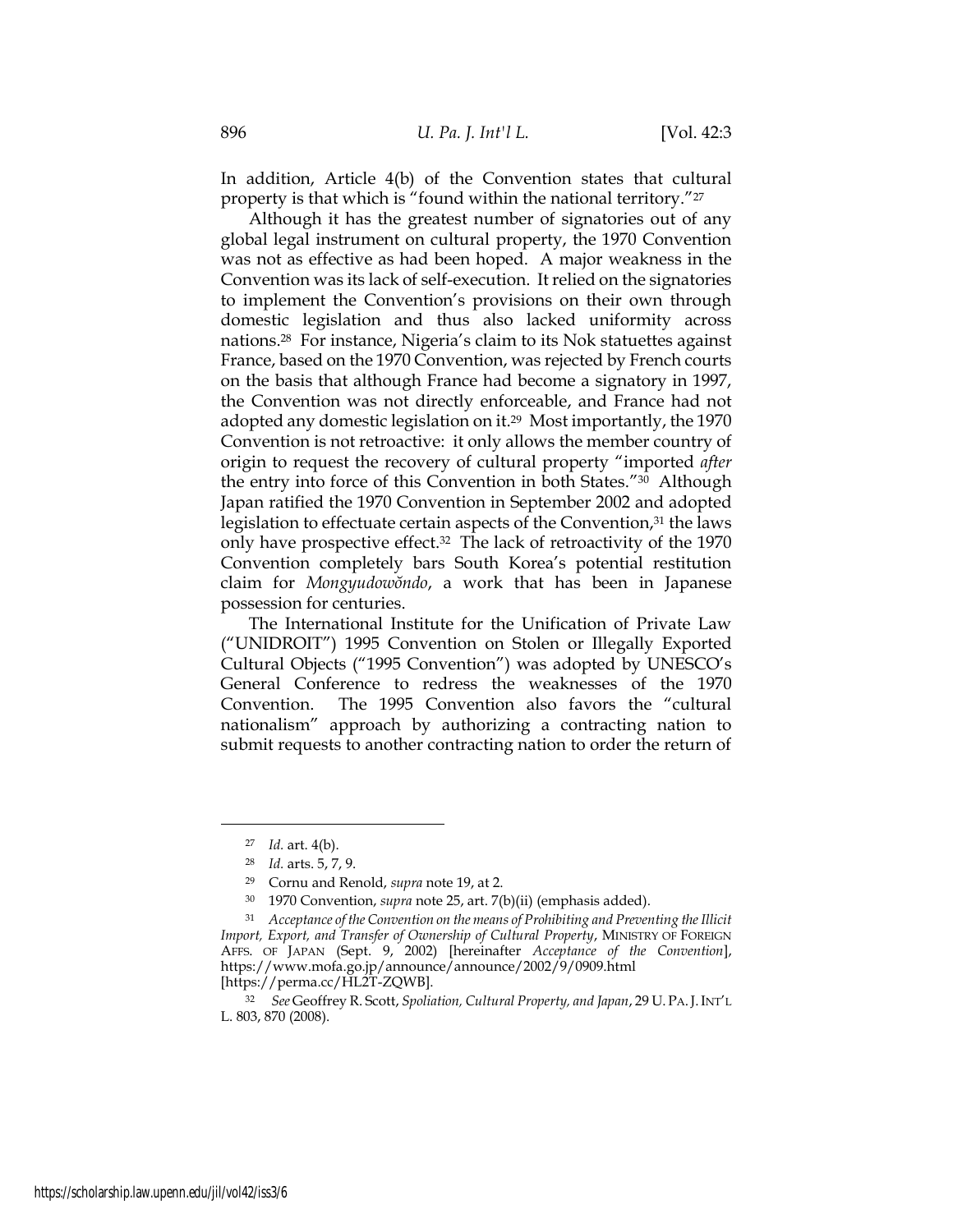a cultural object taken by illicit means.<sup>33</sup> An appointed court decides whether the removal of the object from the territory of a requesting State significantly impairs the physical preservation of the object or the object's significant cultural importance for the requesting State, among many criteria.<sup>34</sup> If the court holds that one of the criteria has been satisfied, the cultural object is returned to the requesting nation.<sup>35</sup>

<span id="page-8-0"></span>While providing a concrete framework for recovery, the effectiveness of these provisions is severely limited by the fact that a request can only be heard when *both* parties involved have ratified the 1995 Convention.36 Many art-rich nations such as Japan have not become signatories.<sup>37</sup> Japan most likely has not become a signatory as its domestic laws are more lenient to the possessing party by favoring a good faith purchaser's title over the original owner. By contrast, the 1995 Convention disallows the good faith acquisition of stolen or illegally exported cultural properties. As the 1995 Convention presents a conflict to countries like Japan with civil law regimes between domestic law and interpretation under international public law, these countries have found it difficult to join.<sup>38</sup> And most significantly, the 1995 UNIDROIT Convention bars claims that are brought more than three years after learning that an object has gone missing and more than fifty years from the time of the theft. 39

<sup>33</sup> *See* UNIDROIT Convention on Stolen or Illegally Exported Cultural Objects, June 24, 1995, 34 I.L.M. 1322, art. 5 [hereinafter 1995 UNIDROIT Convention].

<sup>34</sup> *Id.* art. 5(3).

<sup>35</sup> *Id.* art. 5.

<sup>36</sup> *Id.* art. 5(1). *See* Stacey Falkoff, *Mutually-Beneficial Repatriation Agreements: Returning Cultural Patrimony, Perpetuating the Illicit Antiquities Market*, 16 J.L.&POL'Y 265, 299-304 (2007) (explaining the numerous problems that claimant countries face under UNIDROIT, including the absence of many market countries as signatories).

<sup>37</sup> Falkoff, *supra* note 36, at 300 n.191.

<sup>38</sup> *See* Geoffrey R. Scott, *The Cultural Property Laws of Japan: Social, Political, and Legal Influences*, 12 PAC. RIM L. & POL'Y J. 315, 330-31 (2003).

<sup>39</sup> 1995 UNIDROIT Convention, *supra* note 33, art. 3(3).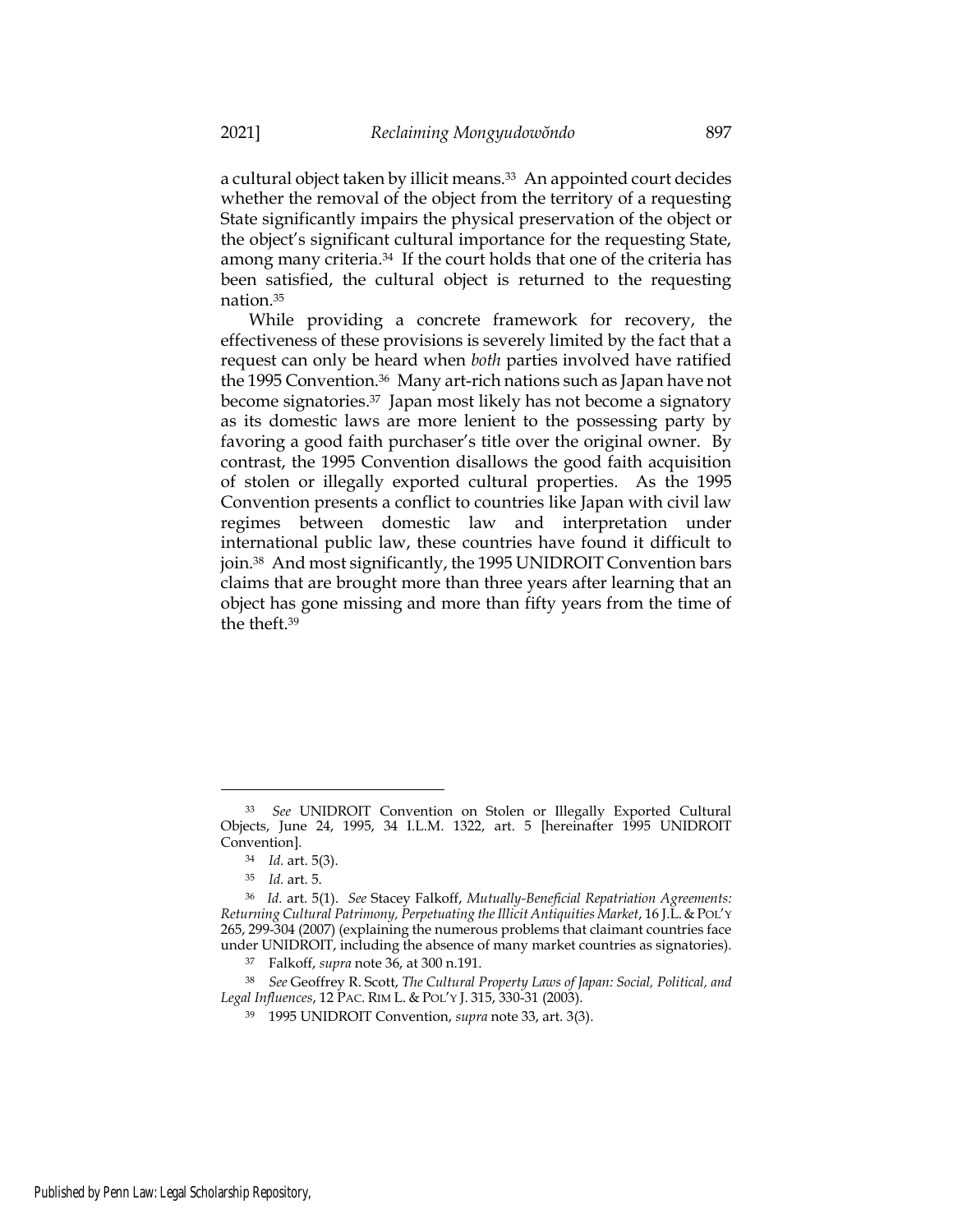### *b. Cultural Internationalism*

By contrast, the principle of cultural internationalism embraces the idea that preserving and enjoying a cultural object wherever it is located, rather than where it originated, is in the global public interest. <sup>40</sup> The 1954 Hague Convention supports the view that cultural property belongs to all mankind.41 In recent years, this view has gained popularity among internationally acclaimed museums seeking to retain works against restitution claims by their source countries. In 2002, eighteen major museums across the United States and Europe released a joint statement imploring the retention of the works they have housed and cared for, stating that these objects have become part of the heritage of the possessing nations.<sup>42</sup> This Declaration on the Importance and Value of Universal Museums also highlights the role that museums have played over the centuries as agents in fostering knowledge and admiration of different cultures and civilizations by making these works widely available.

The argument that these institutions are better equipped to preserve and showcase the artifacts than the countries from which they came is a powerful one. Such abilities of the possessing art-rich nation were a significant factor in the 2009 Paris tribunal decision against a Korean cultural organization's petition seeking the restitution of Chosŏn Dynasty royal archives from the French National Library. <sup>43</sup> This approach is thus highly favorable to countries, organizations, and museums that house the cultural properties in defending against restitution claims by source countries.

Due to the ongoing debate between "cultural nationalism" and "cultural internationalism," the definition of ownership in cultural property has stalled in international law. Most importantly, the chief international treaties and instruments on these issues fail to address the needs of source countries that have long been deprived

<sup>40</sup> Merryman, *supra* not[e 22,](#page-5-0) at 12.

<sup>41</sup> *See* Convention for the Protection of Cultural Property in the Event of Armed Conflict, May 14, 1954, 249 U.N.T.S. 3511 ("[D]amage to cultural property belonging to any people whatsoever means damage to the cultural heritage of all mankind, since each people makes its contribution to the culture of the world . . . ."). *See also* Merryman, *supra note* 22, at 12.

<sup>42</sup> JOHN HENRY MERRYMAN, ALBERT E. ELSEN & STEPHEN K. URICE, LAW, ETHICS AND THE VISUAL ARTS 344 (5th ed. 2007) (referring to the 2002 Declaration on the Importance and Value of Universal Museums).

<sup>43</sup> I discuss this case further in Part III of the Comment.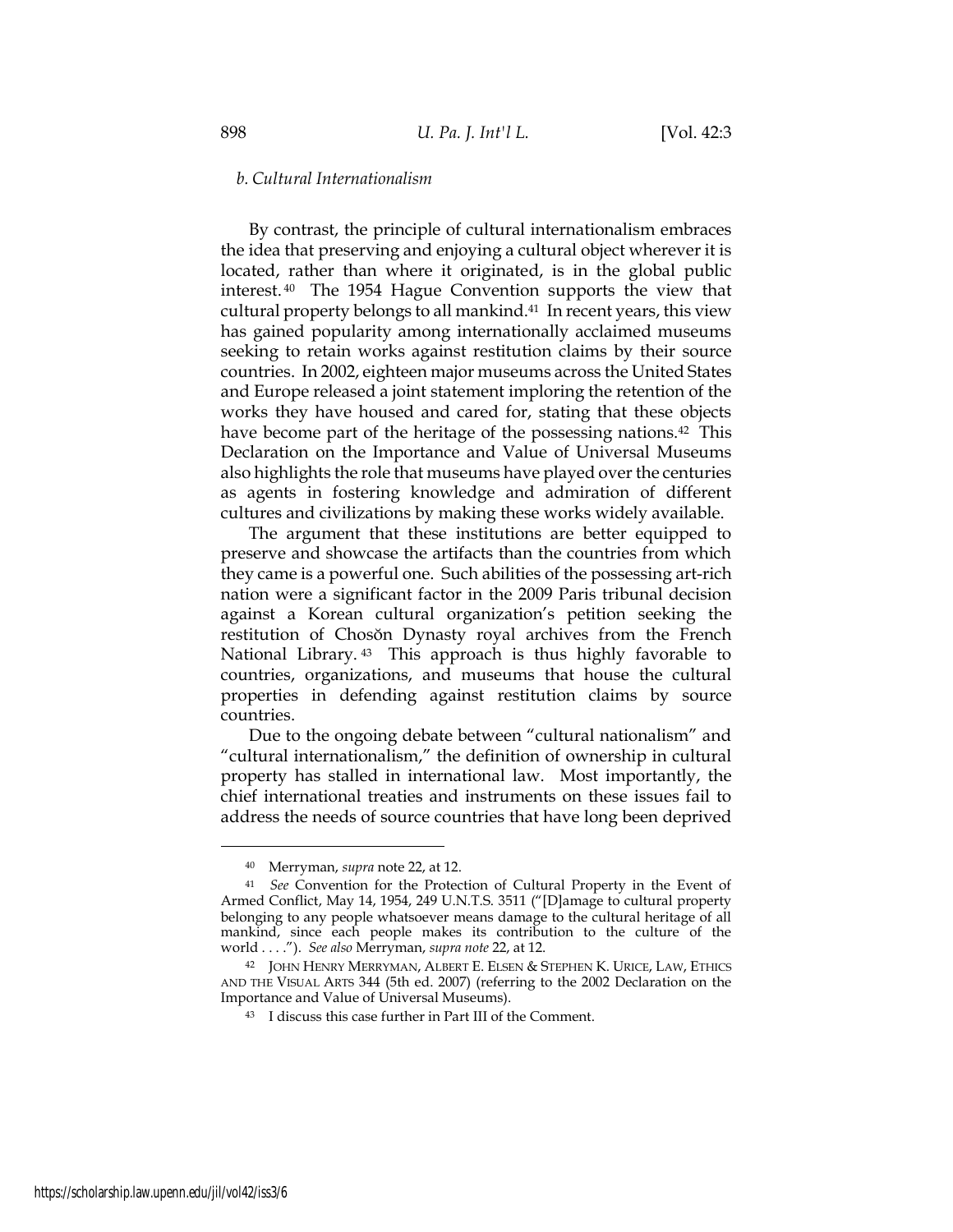of their cultural heritage by allowing possessors an affirmative defense based on the statute of limitations. For instance, the vast majority of cultural objects of Korean origin located in Japan were seized during the Japanese Invasion of Korea from 1592 to 1598 and the Japanese Colonization of Korea from 1910 to 1945.<sup>44</sup> For a nation like South Korea, any and all of those potential claims would be barred from recovery merely under procedural grounds.

### III. POTENTIAL RECOURSE IN PRIVATE INTERNATIONAL LAW

Having acknowledged the lack of remedy for South Korea's potential claim under public international law, we now turn to the possibility of filing a suit in Japanese courts. Kurt Siehr, a leading scholar on cultural property laws, points to three difficulties with recovery proceedings under private international law: 1) jurisdiction; 2) statute of limitations; and 3) title acquired by limitation or looting.<sup>45</sup> In addition to these more widely applicable issues, I address the unique challenges posed by South Korea's potential restitution claim against Japan—namely, Japan's heightened legal protections for its designated cultural properties and the 1965 Agreement on Cultural Property between Japan and South Korea.

#### *a. Jurisdiction*

Because *Mongyudowŏndo* remains in Japan today, Japanese courts would have jurisdiction over South Korea's repatriation claim. While there used to be no explicit provision in the Japanese Code of Civil Procedure regarding international adjudicatory jurisdiction in civil and commercial matters, the recent large-scale codification in 2011 has filled the gap on such disputes. Article 3- 3(iii) provides that a claim on a property may be filed with the Japanese court provided that the subject matter is located in Japan.<sup>46</sup>

<sup>44</sup> *See* Scott, *supra* note 32, at 836.

<sup>45</sup> *See* Kurt Siehr, *The Protection of Cultural Heritage and International Commerce*, 6 INT'L J. CULTURAL PROP. 304, 305 (1997) (describing several cases in international law in which recovery was denied).

<sup>46</sup> Kazuhiko Yamamoto, *International Jurisdiction Based on the Location of Property*, 54 JAPANESE Y.B. INT'L L. 311, 312 (2011).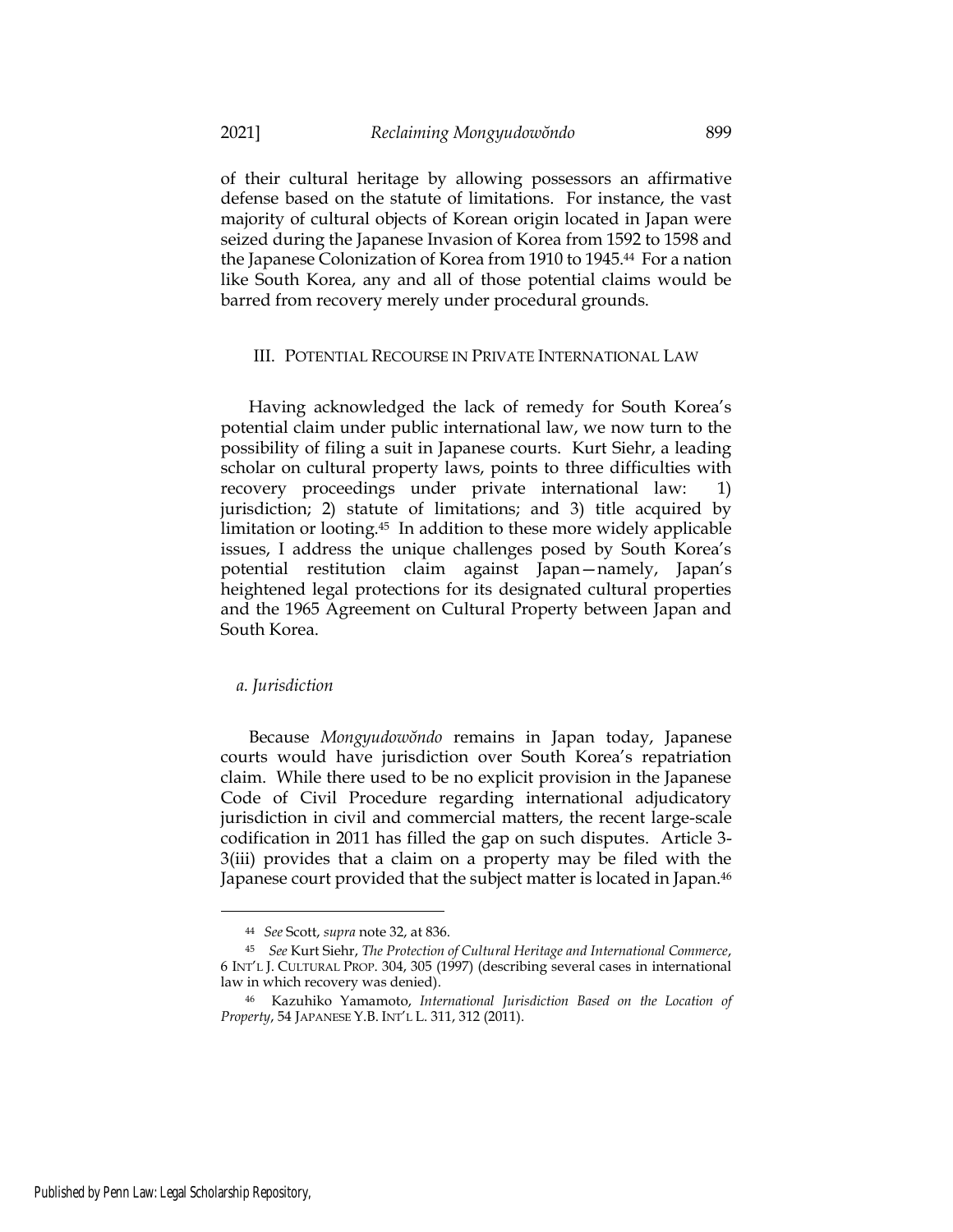# *b. Title Under the "Lex Situs" Rule*

The principle of *lex loci rei sitae* (law of the place where the property is situated at the time of the transaction), or more commonly referred to as *lex situs*, is almost universally applied in multijurisdictional cases that involve the validity of a transfer of a movable good.47 Although the rule is recognized for its advantages of simplicity and efficiency, *lex situs* can produce "disastrous effects"<sup>48</sup> when applied to countries with civil legal systems such as Japan and Switzerland<sup>49</sup> that favor a good faith purchaser<sup>50</sup> over the original owner. *Winkworth v. Christie* is a noteworthy case that demonstrates such effects. In *Winkworth*, Japanese works of art were stolen from the English plaintiff in England, taken to and sold in Italy to a good faith purchaser.51 The purchaser then delivered the works back to England for an auction sale.52 Although the objects had been situated in England prior to the theft, the English High Court in *Winkworth* applied Italian law to determine the validity of the sale, under the *lex situs* rule.<sup>53</sup> The English court, considering that the goods were located in Italy when the sale took place and Italian law recognized the good faith buyer's title to the objects, held that the plaintiff-original owner had no legal claim for recovery.<sup>54</sup>

<sup>47</sup> *See* Siehr, *supra* note 45, at 306; *see also* Celia Wasserstein Fassberg, *On Time and Place in Choice of Law for Property*, 51 INT'L & COMP. L.Q. 385, 385 (2002) ("Few choice of law rules are as well established and universal as the [*lex situs* rule]."); Christopher Staker, *Public International and the* Lex Situs *Rule in Property Conflicts and Foreign Expropriations*, 58 BRIT. Y.B. INT'L L*.* 151, 164 (1988) ("[T]he number of authorities supporting [the *lex situs*] rule as a rule of private international law are too vast to mention . . . .").

<sup>48</sup> Derek Fincham, *How Adopting the* Lex Originis *Rule Can Impede the Flow of Illicit Cultural Property*, 32 COLUM. J.L. & ARTS 111, 130 (2008).

<sup>49</sup> *See* Scott, *supra* note 32, at 867 ("[T]he disparate treatment of bona fide purchasers under private law regimes in certain civil law countries such as Japan and Switzerland [is often decisive]." (citations omitted)); Scott, *supra* not[e 38,](#page-8-0) at 330 (explaining that many civil law countries such as Japan have notions of private property that make it difficult for them to enter international regimes to protect cultural property).

<sup>50</sup> A good faith purchaser "gives value for an asset in good faith and without knowledge of adverse claims." *Good Faith Purchaser*, MERRIAM-WEBSTER, https://www.merriam-webster.com/legal/good%20faith%20purchaser [https://perma.cc/T8BQ-VBPC].

<sup>51</sup> Fincham, *supra* note 48, at 115.

<sup>52</sup> Winkworth v. Christie Manson & Woods, Ltd. [1979] 1 Ch. 496 at 499 (Eng.).

<sup>53</sup> *Id.* at 514.

<sup>54</sup> *Id.* at 500-501.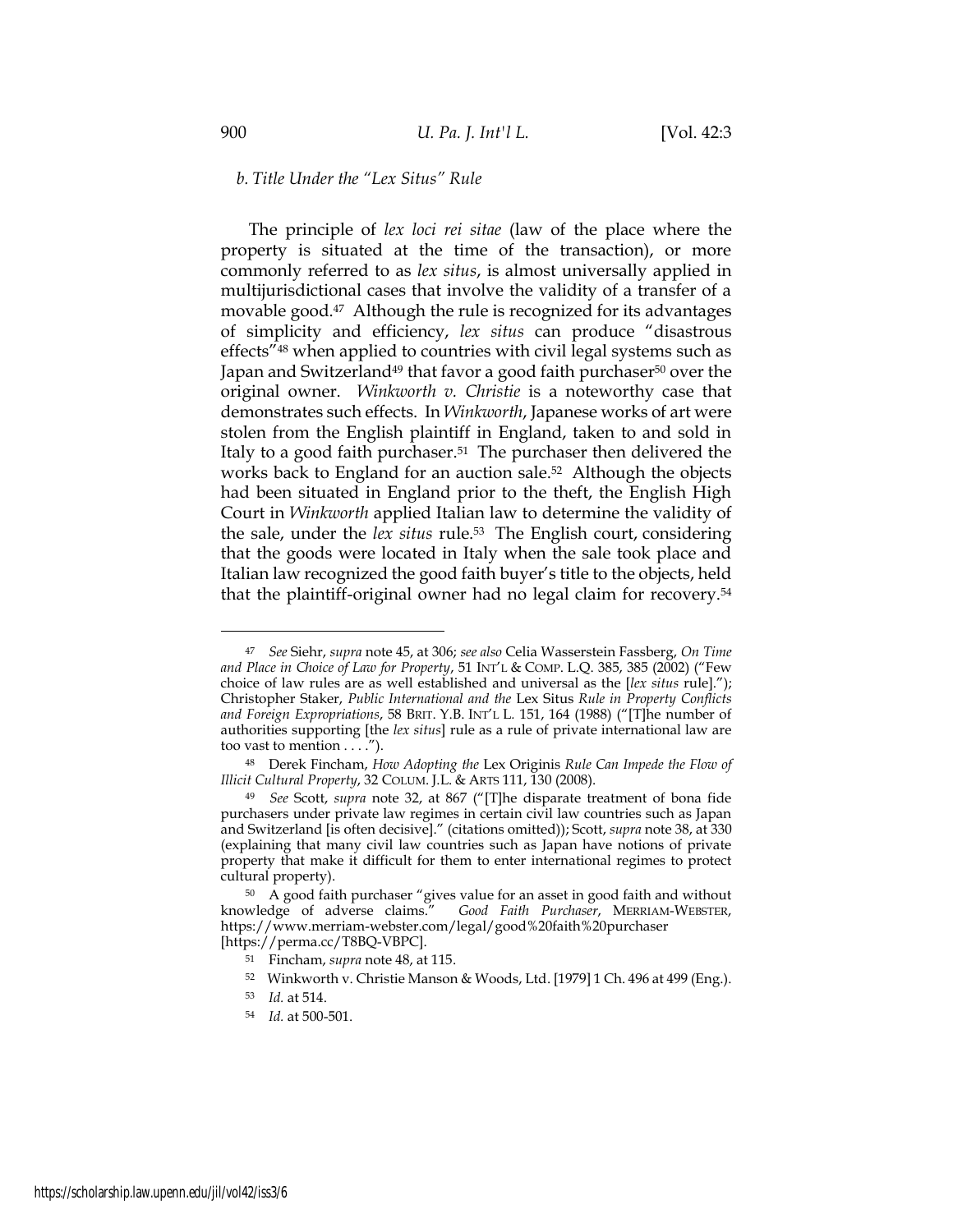Under Italian law, it was immaterial that the goods had been acquired through theft as long as the purchaser was unaware of the theft. 55

As exemplified by *Winkworth*, the *lex situs* rule presents considerable barriers to recovery for original owners of stolen or looted cultural property when the transaction takes place in a nation with civil law traditions, such as Japan. Such laws make it significantly easier for a good faith purchaser to have title passed on to them from the original owner. In other words, "possession often equals title."<sup>56</sup> This notion contrasts with the common law principle that, in general, no one can acquire good title from a thief, and that the original owner is favored unless a claim is barred by the running of a statute of limitations. In his analysis of Japan's cultural property laws, Geoffrey R. Scott explains that the divergent treatment of good faith purchasers in Japan and other civil law countries, as opposed to common law countries, is one of the most significant determinants of private disputes on the matter.<sup>57</sup>

The Japanese Civil Code—the applicable law relating to title of goods bought in good faith—protects the owner of the good "without questioning whether the possessor has a genuine right to the property in question."58 The possessor of an object is presumed to have a legal right over the object.59 In addition, the Civil Code provides that a person who has openly, peaceably begun to possess a movable good intending to acquire title and in good faith shall acquire the right over the object immediately.<sup>60</sup>

Due to Japanese laws favoring the good faith purchaser over the original owner of a good, South Korea would face considerable difficulty in claiming title to *Mongyudowŏndo*. Should South Korea bring a claim in Japanese courts, which will most likely apply the *lex situs* rule, the court will apply the Japanese Civil Code in deciding the ownership of an object purchased in good faith. Even if *Mongyudowŏndo* is proven to have been looted in the Japanese Invasion of Korea, which will be challenging in itself, the painting has already passed through the hands of many purchasers who can quite easily argue that they had bought in good faith. Under Article

<sup>55</sup> *Id.; see also* Fincham, *supra* note 48.

<sup>56</sup> Scott, *supra* note 32, at 868.

<sup>57</sup> *Id.* at 867.

<sup>58</sup> HIROSHI ODA, JAPANESE LAW at 180 (4th ed. 2021).

<sup>59</sup> MINPŌ [MINPŌ] [CIV. C.] art. 188 (Japan), *translated in* THE CIVIL CODE OF JAPAN 49 (Ludwig Lönholm trans., 1898).

<sup>60</sup> *Id.* art. 192.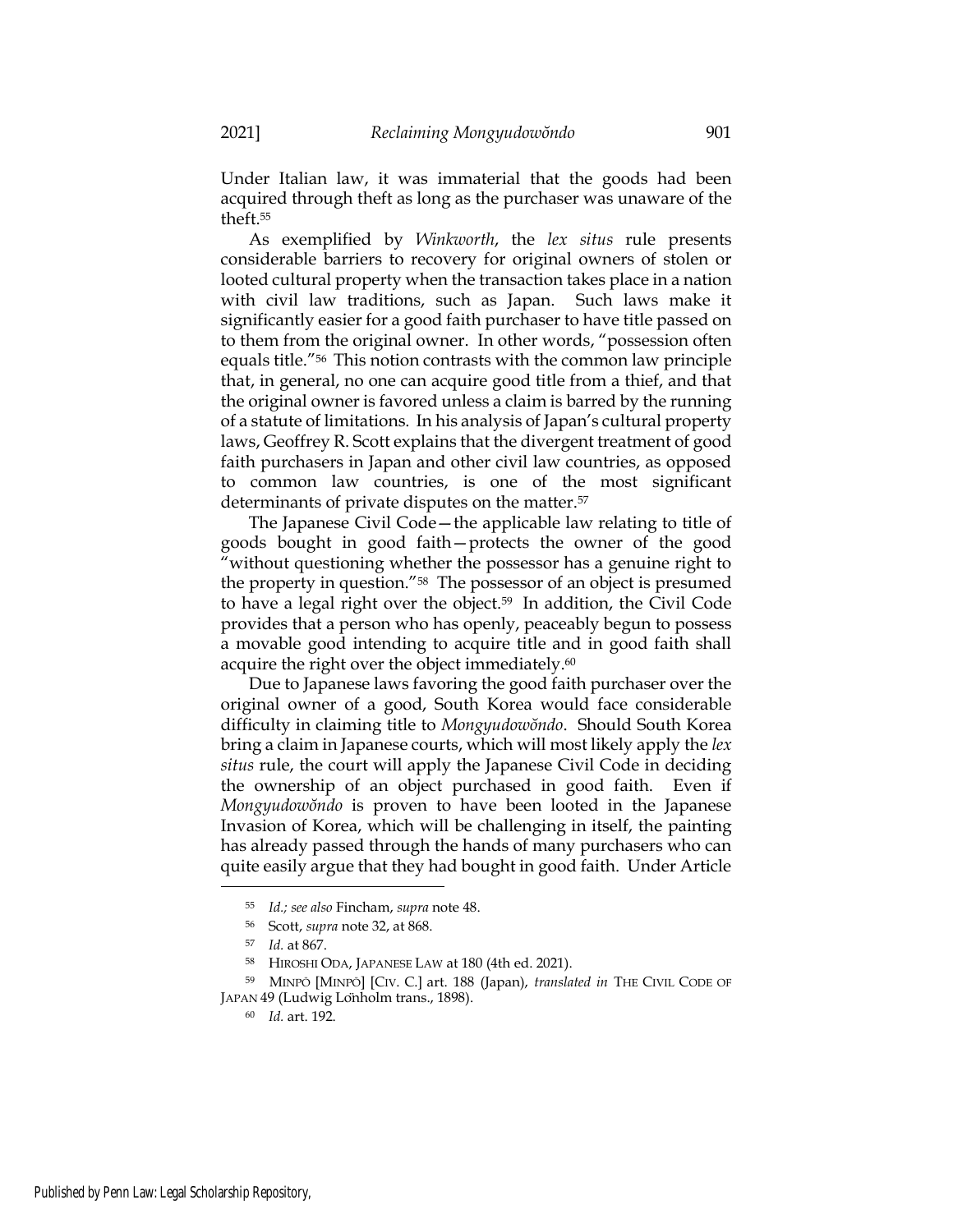192 of the Civil Code, the most recent purchaser of the good, Shozen Nakayama, would have acquired title to *Mongyudowŏndo* as soon as he began to acquire the painting "without disturbance . . . in good faith and without fault."<sup>61</sup> Whether the work had originally been pillaged or not is immaterial: title has been cleansed through the good faith purchase. The *lex situs* rule affirms the existence of the "significant transactional loophole"<sup>62</sup> in many civil law countries where illicit sale of cultural property may be sheltered, and perhaps is unintentionally, but surely, authorized.

# *c. Japan's Heightened Protection of Nationally Designated Cultural Properties*

Another substantial challenge to South Korea's potential claim for *Mongyudowŏndo* is the heightened protection that Japan has established for its designated important cultural properties or national treasures. Japan has one of the most extensive, welldeveloped cultural property laws in the world. As early as 1871, the Meiji government announced a mandate on protecting cultural objects. <sup>63</sup> In 1888, the Provisional Bureau for the Nationwide Investigation of Treasures was established to collect goods for the Imperial Museum.<sup>64</sup> It was during this period that *Mongyudowŏndo* was registered with the Japanese government, in 1893.<sup>65</sup> In 1929, Japan enacted the National Treasures Preservation Law, which encompassed cultural property owned by both the government and private individuals and expressly forbade the export of national treasures. <sup>66</sup> In 1933, *Mongyudowŏndo* was designated as Japan's "national treasure," which was the highest designation given to a cultural object. <sup>67</sup> When the law on the protection of its cultural properties was amended in 1950, the Japanese government retained the "national treasure" status for only a select few pieces and

<sup>61</sup> *Id.*

<sup>62</sup> Scott, *supra* note 32, at 868.

<sup>63</sup> *See* Scott, *supra* not[e 38,](#page-8-0) at 346.

<sup>64</sup> *See* Glosserman, *supra* not[e 17.](#page-4-0)

<sup>65</sup> KIM, *supra* note [1,](#page-2-0) at 17.

<sup>66</sup> Scott, *supra* not[e 38,](#page-8-0) at 348-49.

<sup>67</sup> KIM, *supra* note [1,](#page-2-0) at 356.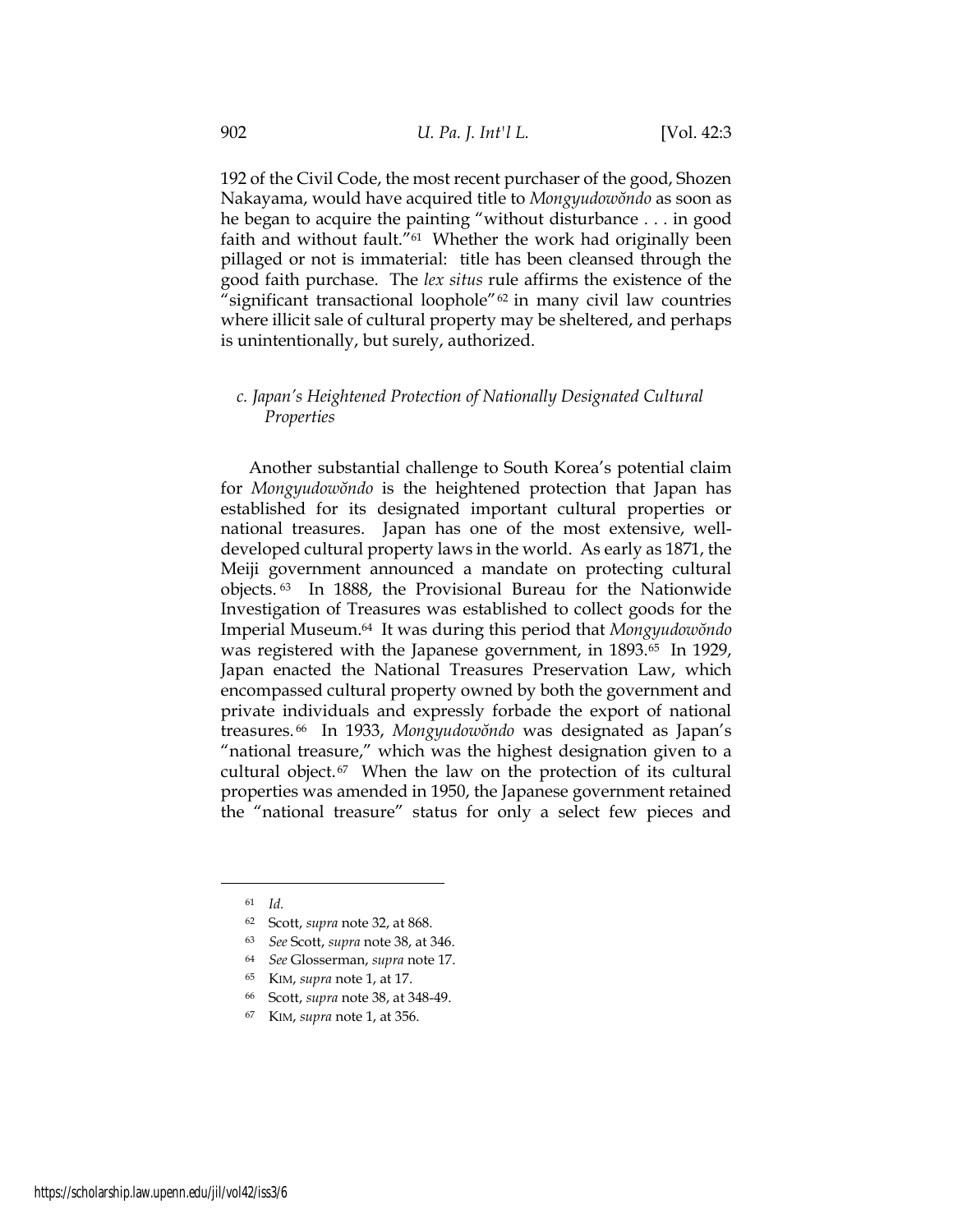updated most other objects, including *Mongyudowŏndo*, to the status of "important cultural property."<sup>68</sup>

Even though *Mongyudowŏndo* is privately owned by Tenri University, its designation by a national law on cultural property "as belonging to the national heritage" implies that there is more at stake than "the power of an owner over an object  $\dots$ ."<sup>69</sup> Such designation represents a collective interest in the object, significantly affecting the freedom of the private owner to dispose of the object or transfer ownership. Thus, even in the unlikely event that Tenri University were to try and voluntarily return *Mongyudowŏndo*, the institution will likely face greater forces at play, such as being required to attain official permission by the government. Due to these restrictions, the pertinent laws merit further attention.

Under the 1950 Act on the Protection of Cultural Properties ("1950 Act"), the most up-to-date law on national treasures and important art objects, the Japanese government "designates . . . the [nation's] most important cultural properties and [restricts] . . . [the] alteration of their existing state, repairs and export."70 Designation as *bunkazai*, or cultural property, means "official recognition of cultural importance."71 Each addition to the list is made through a rigorous selection process upon recommendations by scholars and specialists who work with the Agency for Cultural Affairs within the Ministry of Education and the Council for the Protection of Cultural Properties.72 The system maintains a three-tier hierarchy in importance for tangible cultural properties.<sup>73</sup> "Important cultural properties" are given additional designation, and "national treasures" are awarded the highest rank for being of especially

<sup>68</sup> *Id.* at 363.

<sup>69</sup> Cornu & Renold, *supra* not[e 19,](#page-4-1) at 8.

<sup>70</sup> AGENCY FOR CULTURAL AFFS., GOV'T OF JAPAN, PRESERVATION AND UTILIZATION OF CULTURAL PROPERTIES 33, https://dl.ndl.go.jp/view/download/digidepo\_11017642\_po\_h23\_chapter\_06.pd f?contentNo=6&alternativeNo= [https://perma.cc/W2JZ-JG3D].

<sup>71</sup> BARBARA E. THORNBURY, THE FOLK PERFORMING ARTS: TRADITIONAL CULTURE IN CONTEMPORARY JAPAN 55 (1997).

<sup>72</sup> *Id.* at 55.

<sup>73</sup> Bunkazai Hogo Hō [Law for the Protection of Cultural Property], Law No. 214 of 1950, art. 27 (Japan) (Japan Ctr. for Int'l Coop. in Conservation, trans.), https://en.unesco.org/sites/default/files/japan\_law\_protectionproperty\_entno. pdf [https://perma.cc/QVT4-3LXM].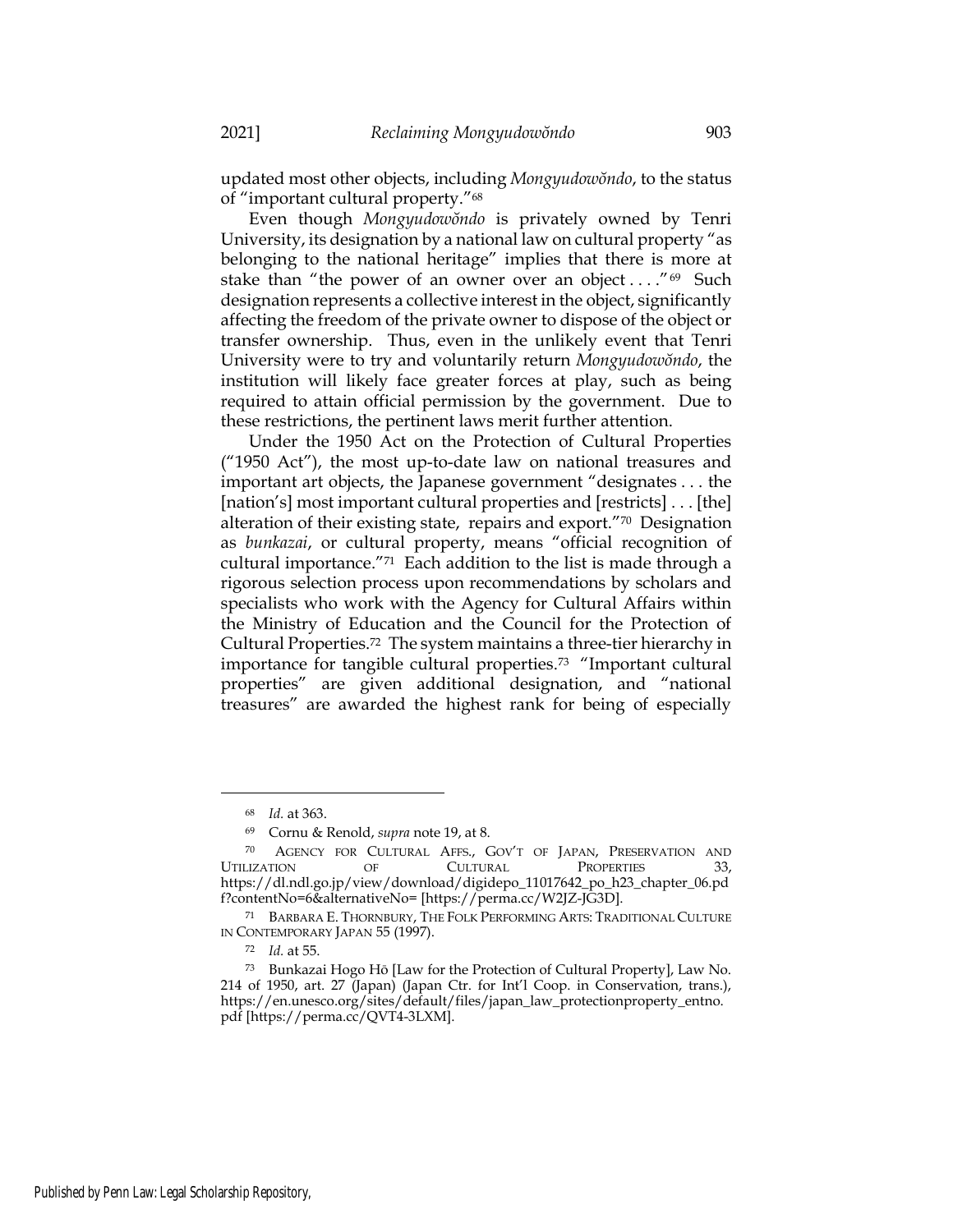"high value from the viewpoint of world culture as are the irreplaceable treasures of the nation."<sup>74</sup>

This exceptional designation to a foreign artwork like *Mongyudowŏndo* can be quite problematic for the South Korean government, as the 1950 Act places additional safeguards to protect its designated works, such as a prohibition on their export.<sup>75</sup> This provision, however, is not absolute: an exception may be made if the Commissioner for Cultural Affairs grants permission for the object's export "in recognizing its special necessity for international exchange of culture or for other reasons."76 In addition, the 1950 Act includes an annulment provision, meaning that the designation of a cultural property is not binding forever.<sup>77</sup>

The South Korean government may have a chance at retrieving the painting if it requests the annulment of *Mongyudowŏndo* as a "Registered Tangible Cultural Property," a measure permitted when the object no longer "require[s] measures for preservation and utilization . . . or where there is any other special reason."78 This provision, however, leaves the potential annulment completely at the discretion of the Minister of Education, Culture, Sports, Science and Technology, who has the authority to annul such registration.<sup>79</sup> Where the Japanese government has classified *Mongyudowŏndo* as one of the nation's "irreplaceable treasures," the work's declassification might be difficult to attain, no matter what "special reason" the South Korean government presents.

# *d.Case Study: Korean Claim for Royal Archives Designated as French Cultural Property*

A 2009 decision in Paris dismissing a Korean cultural organization's petition to seek repatriation of Chosŏn Dynasty royal archives from the French National Library precisely illustrates this

<sup>74</sup> *See* PRESERVATION AND UTILIZATION OF CULTURAL PROPERTIES, *supra* note 70, at 34 (displaying a diagram of the hierarchy of cultural properties in Japan).

<sup>75</sup> Bunkazai Hogo Hō [Law for the Protection of Cultural Property], Law No. 214 of 1950, art. 44 (Japan) (Japan Ctr. for Int'l Coop. in Conservation, trans.), https://en.unesco.org/sites/default/files/japan\_law\_protectionproperty\_entno. pdf [https://perma.cc/QVT4-3LXM].

<sup>76</sup> *Id.*

<sup>77</sup> *Id.* art. 29.

<sup>78</sup> *Id.* art. 59, ¶¶ 2-3.

<sup>79</sup> *Id.*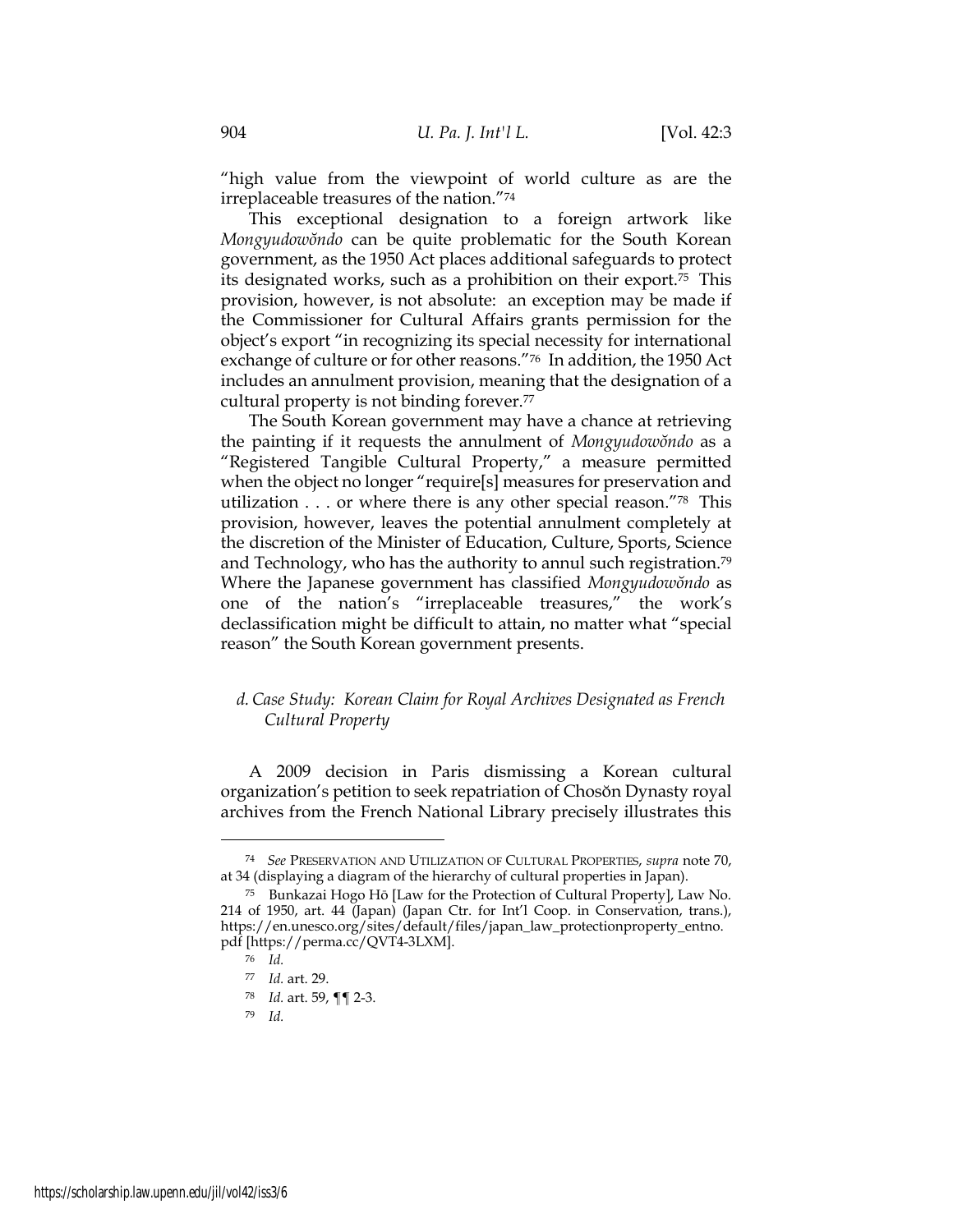problem. The relevant French law, similar to Japan's 1950 Act, protects *biens culturels* (cultural properties) that form part of the "public domain" and defines them as "property of public interest from the point of view of history, art, archaeology, science or technology."80 The Korean Cultural Action group had previously sought the Chosŏn archives' declassification from the French public domain, but the French Minister of Culture had denied the request.<sup>81</sup> Like the annulment provision in Japan's 1950 Act, the French Code dictates that property constituting part of the French public domain would remain so unless "no longer specified for public service or in direct use by the public" and an "administrative act" establishes its declassification.<sup>82</sup>

Although the manuscripts had been looted during the 1866 French military campaign in Korea, this fact was deemed "irrelevant."<sup>83</sup> Rather, considering that the manuscripts had resided in the French National Library ever since, the Paris tribunal held that the records constitute French public property. <sup>84</sup> The tribunal reasoned that archives belonging to public collections of France are considered to be national treasures since they have been "dedicated to public use."<sup>85</sup> Thus, the Court dismissed the Korean Cultural Action's argument based in cultural nationalism that there is a "lack of a connection between the Korean royal archives and France" that prevents them from qualifying as French public property. <sup>86</sup> In addition, the tribunal stated that the fact that the archives are "of

<sup>86</sup> *Id.* at 4.

<sup>80</sup> Code général de la propriété des personnes publiques [CG3P] [General Code on Public Property], art. L.2112-1 (Fr.), https://www.legifrance.gouv.fr/affichCode.do?idSectionTA=LEGISCTA0000061 64223&cidTexte=LEGITEXT000006070299 [https://perma.cc/E2H6-RWV9].

<sup>81</sup> Douglas Cox, *"Inalienable" Archives: Korean Royal Archives as French Property under International Law*, 18 INT'L J. CULTURAL PROP. 409, 414 (2011).

<sup>82</sup> Code général de la propriété des personnes publiques [CG3P] [General Code on Public Property], art. L. 2141-1 (Fr.), https://www.legifrance.gouv.fr/affichCodeArticle.do?cidTexte=LEGITEXT00000 6070299&idArticle=LEGIARTI000006361323&dateTexte=&categorieLien=cid [https://perma.cc/6YFD-GFLC].

<sup>83</sup> TA Paris, Dec. 18, 2009, D. Jur, No. 0701946 (Fr.), https://plone.unige.ch/art-adr/cases-affaires/affaire-manuscrits-coreens-2013 france-et-coree-du-sud-1/association-action-culturelle-tribunal-administratif-deparis-2009/view [https://perma.cc/2WMN-6VEU].

<sup>84</sup> *Id.*

<sup>85</sup> *Id.* at 5 (referencing Code du patrimoine [Heritage Code], art. L.111-1 (Fr.), https://www.legifrance.gouv.fr/codes/article\_lc/LEGIARTI000042657818/ [https://perma.cc/L3FK-PDCY] (stating that property belonging to the public collection are considered national treasures).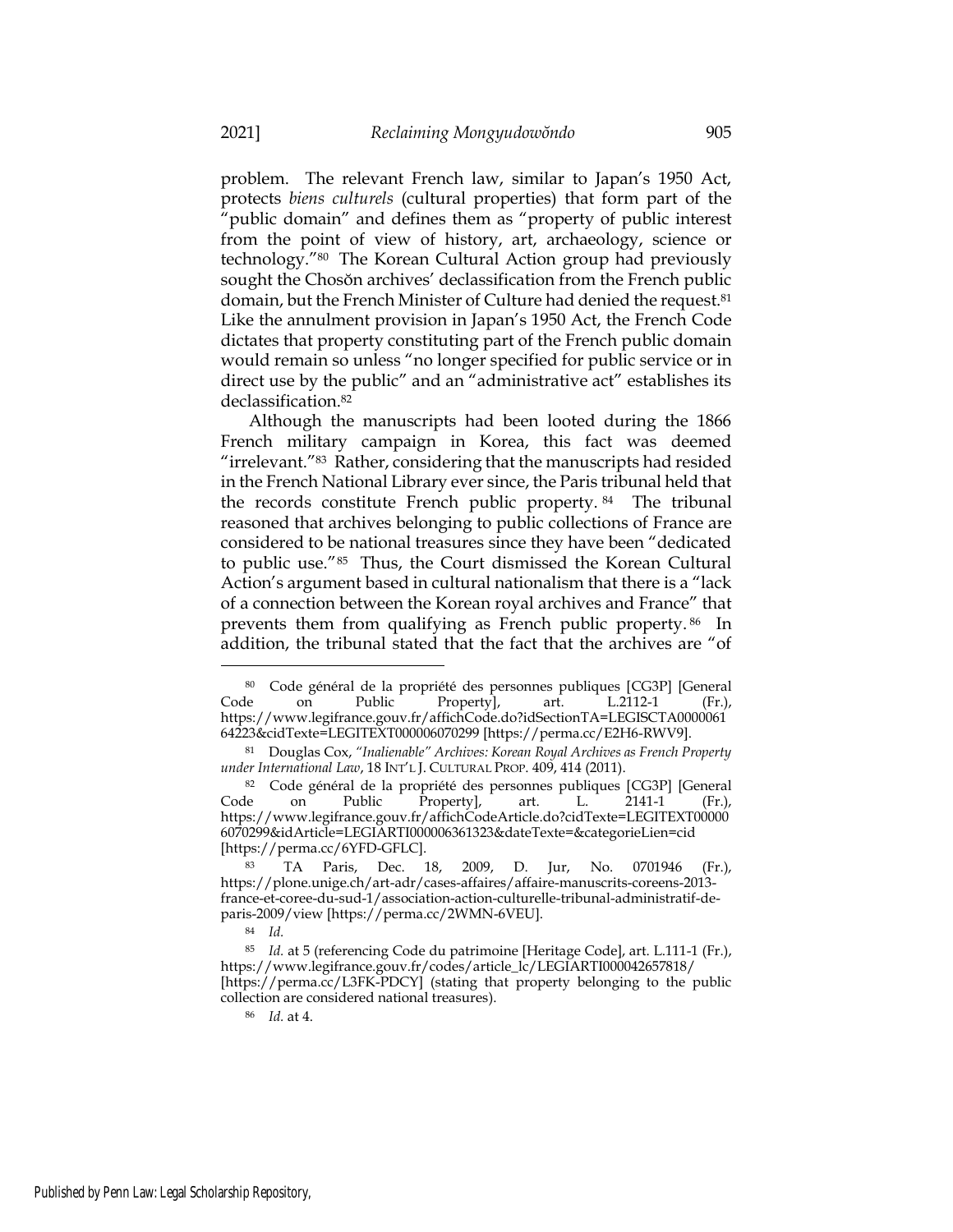foreign origin does not deprive them of the status of national treasure."<sup>87</sup>

This decision, which focused heavily on French heritage and cultural property laws, to which Japan's bear much resemblance, 88 gives at least some indication as to the degree of flexibility of interpretation permitted to a domestic court to withhold its designated cultural properties, even when the objects have their origin in another nation, and were acquired by dubious means. In addition, the Paris holding reflects the powerful arguments that a possessing country can make under the cultural internationalism doctrine. The French National Library had held the archives for about 140 years, and "[o]ver time, objects so acquired—whether by purchase, gift or partage—have become part of the museums that have cared for them, and by extension part of the heritage of the nations which house them."<sup>89</sup> In this recognition of a global interest in cultural heritage, the fact that Tenri University has kept *Mongyudowŏndo* for nearly seven decades may strengthen Japan's arguments. By housing this work of art, which was displaced from its country of origin since the late 16th century, Japan may argue it has the right to continue preserving and utilizing the work, and thus its status as Japan's "important cultural property" should be maintained.

# *e. Statute of Limitations*

By far, the statute of limitations is the most significant barrier to South Korea in bringing a claim in Japanese courts. Japan's Civil Code allows the genuine owner to reclaim a movable good from a

<sup>87</sup> *Id.* at 6.

<sup>88</sup> The Japanese Civil Code in its earliest stages was modeled after the French Code. Although the later version, adopted in 1898 and the present Civil Code, was largely based on German law, scholars have pointed to certain provisions in the Japanese Civil Code that adopt the French approach over German, showing that the influence of French law has remained in the current Code. *See* HIROSHI ODA, JAPANESE LAW 130 (2d ed. 1999) ("In order to enact a new Code in a short time-span, the drafters had to rely on the abortive previous Code. Many provisions of the old Code have been inherited by the new. . . . Thus, while maintaining the façade of being strongly influenced by German law, the legislature at that time kept certain parts of the previous Code which were influenced by the French Code. It is more correct to say that the drafters intended to produce an ideal system by taking the best of German and French Codes.")

<sup>89</sup> MERRYMAN, ELSEN & URICE, *supra* note 42, at 344 (2006).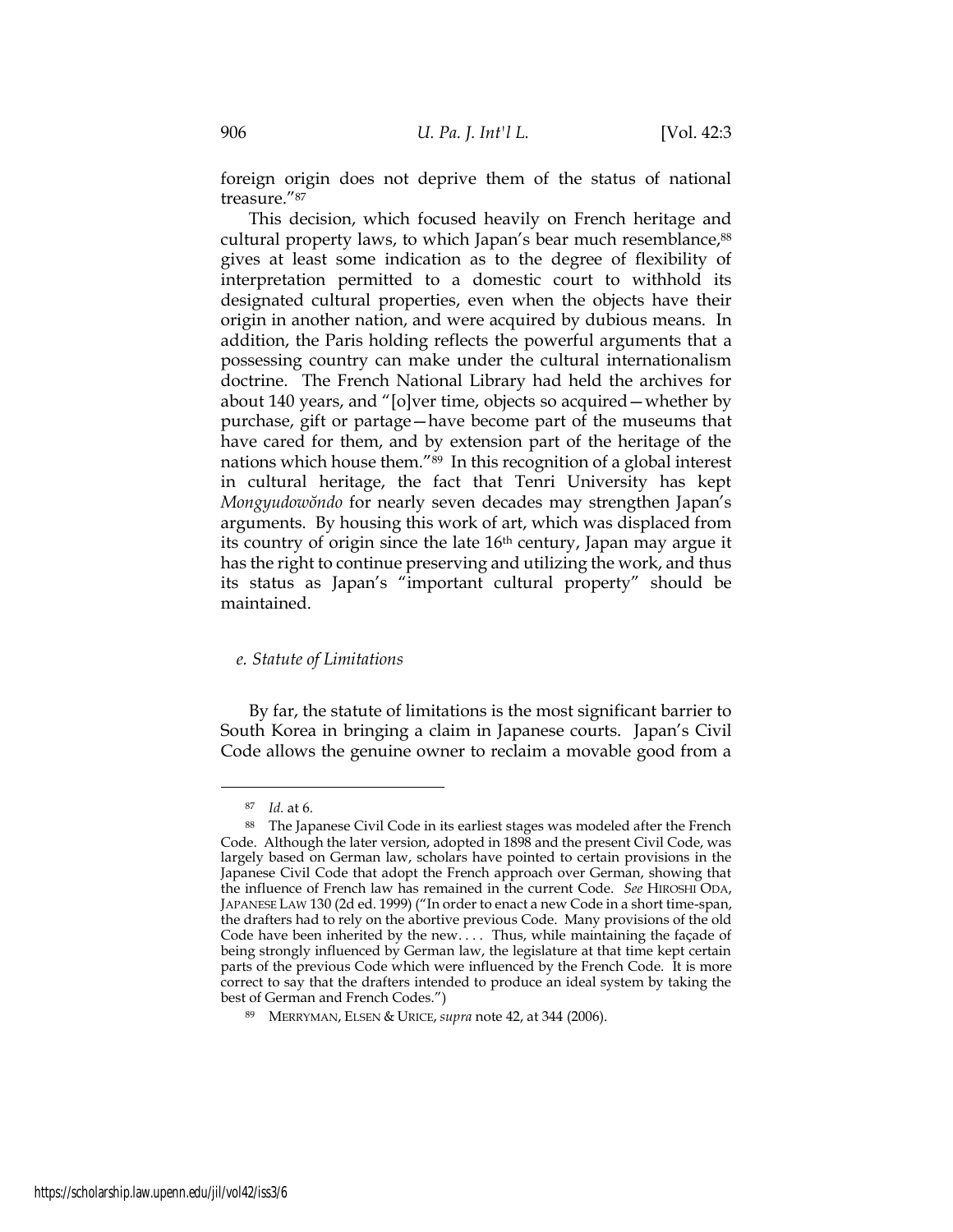possessor who acquired it in good faith within two years from the date of the loss or theft.<sup>90</sup> In 2002, the two-year statute of limitations was extended to ten years for the return of cultural property, as part of revisions on the Civil Code to uphold the 1970 UNESCO Convention.<sup>91</sup> Even with this extension, however, the statute would still bar a claim for *Mongyudowŏndo*, removed to Japan over four centuries ago.

#### *f. 1965 Korea-Japan Treaty of Basic Relations*

A final complication in South Korea's potential claim for *Mongyudowŏndo* is the 1965 Korea-Japan Treaty of Basic Relations ("1965 Treaty"), the culmination of a previous bilateral negotiation between the two nations. Japan has since frequently invoked this Treaty to argue that the issue of Korean cultural properties located in Japan is settled.<sup>92</sup> In the years following Korea's liberation from Japanese control in 1945, the two countries engaged in a decade-long series of talks to settle the issues from the Japanese occupation period and to improve diplomatic relations. <sup>93</sup> The discussions concluded with the signing of the 1965 Treaty, which for the most part addressed Japan's economic assistance to Korea.<sup>94</sup> The 1965 Treaty, however, also included an Agreement on Cultural Property and Exchange after considering the status of objects claimed to have

<sup>90</sup> MINPŌ [MINPŌ] [CIV. C.] art. 193 (Japan), *translated in* THE CIVIL CODE OF JAPAN 49 (Ludwig Lönholm trans., 1898).

<sup>91</sup> *See* AGENCY FOR CULTURAL AFFS.,*supra* note 70, at 70, ("Among other things, [the Law Concerning Controls on the Illicit Export and Import of Cultural Property] establishes import restrictions of cultural property stolen from a foreign museum by designating it as a Specific Foreign Cultural Property, and a *special extension to ten years of the time period* during which a claim for recovery, based on indemnity payments stipulated in civil law, may be made by victims of theft of Specific Foreign Cultural Properties" (emphasis added)).

<sup>92</sup> A-Yŏng Im, *Hanil Munhwajaehyŏpchŏng 50-chunyŏn, P'ulliji Annŭn Yuch'ul Munhwajae Kaltŭng Ogura K'ŏlleksyŏnŭn Teoch'ajŭl Su Issŭlkka* [On the 50th anniversary of the Korea-Japan Treaty on Cultural Properties, Unresolved Tensions Remain . . . Can Korea Retrieve the 'Okura Collection'] Kyŏnghyang Sinmun (June 21,  $2015$ ,

http://news.khan.co.kr/kh\_news/khan\_art\_view.html?art\_id=201506212153205 [https://perma.cc/5YEF-YJ5M].

<sup>93</sup> Yuji Hosaka, *Article 2 of the Korea-Japan Basic Treaty and Japan's Repatriation of Korean Cultural Properties: Reviewing* Travaux Préparatoires, 10 J. E. ASIA & INT'L L. 157, 158 (2017).

<sup>94</sup> Scott, *supra* note 32, at 856.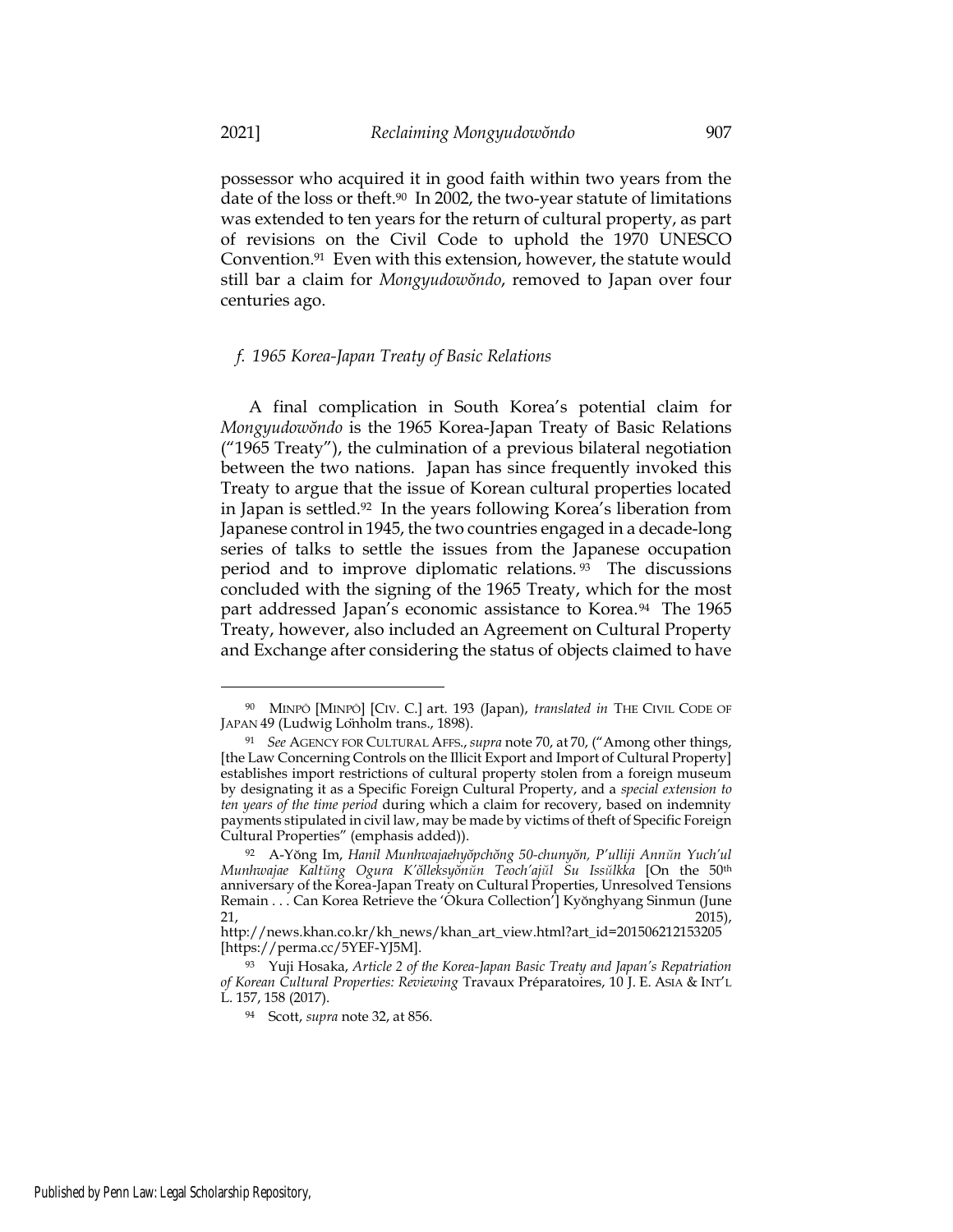been taken from Korea to Japan during the colonial period.<sup>95</sup> Article 2 of the Agreement states as follows: "The Government of Japan shall *turn over* the cultural properties listed in the annex to the Government of the Republic of Korea within six months after this Agreement takes effect."<sup>96</sup>

At the time, there was considerable friction over the choice of wording to express the restitution of the cultural properties. A statement by Daisuke Matsunaga, a deputy press secretary for Japan's Ministry of Foreign Affairs, captures the then-state of affairs: "We agree to disagree over the nature of the returns." $97$  While the Japanese position was that the objects were being returned in the form of a "donation," the Korean position was that they were a "return," and ultimately the two governments agreed on the intermediate expression of a "turn over."<sup>98</sup> The choice of language was so important, according to Yuji Hosaka, because from an international legal standpoint, the use of the term "return" would have implied the illegality of Japan's initial removal of Korean cultural properties.<sup>99</sup> By eventually settling with the neutral term of "turn over," the Agreement fails to denote any legality issues regarding the initial removals of the objects. This outcome makes future restitution claims by South Korea on the basis of a legal obligation by Japan more strained.

While Japan did return over 1,300 state-owned articles in accordance with the Agreement on Cultural Property and Exchange,<sup>100</sup> the Japanese government has taken the position that the 1965 Treaty has settled all cultural property claims.<sup>101</sup> It has on numerous occasions invoked the Agreement to argue that South Korea has no right to bring a claim.<sup>102</sup>

<sup>95</sup> Scott, *supra* note 32, at 856 n.183.

<sup>96</sup> *Munhwajae Mit Munhwahyŏmnyŏge Kwanhan Ilbon'gwa Han'gukkan Hyŏpchŏng* [Korea-Japan Agreement on Cultural Property and Cultural Cooperation], Japan-S. Kor., Dec. 18, 1965, http://www.kr.embjapan.go.jp/rel/r\_paper/r\_paper\_050610\_5.html [https://perma.cc/2KAT-M5RX] (emphasis added).

<sup>97</sup> MacIntyre, *supra* note 21.

<sup>98</sup> Hosaka, *supra* note 94, at 167.

<sup>99</sup> *Id.* at 166.

<sup>100</sup> Im, *supra* note 93.

<sup>101</sup> *Id.*

<sup>102</sup> In an effort to retrieve the Okura Collection from the Tokyo National Museum—comprising of no less than 2,200 artifacts amassed from Korea, taken to Japan in the earlier 20th century and registered as Japan's National Treasure, a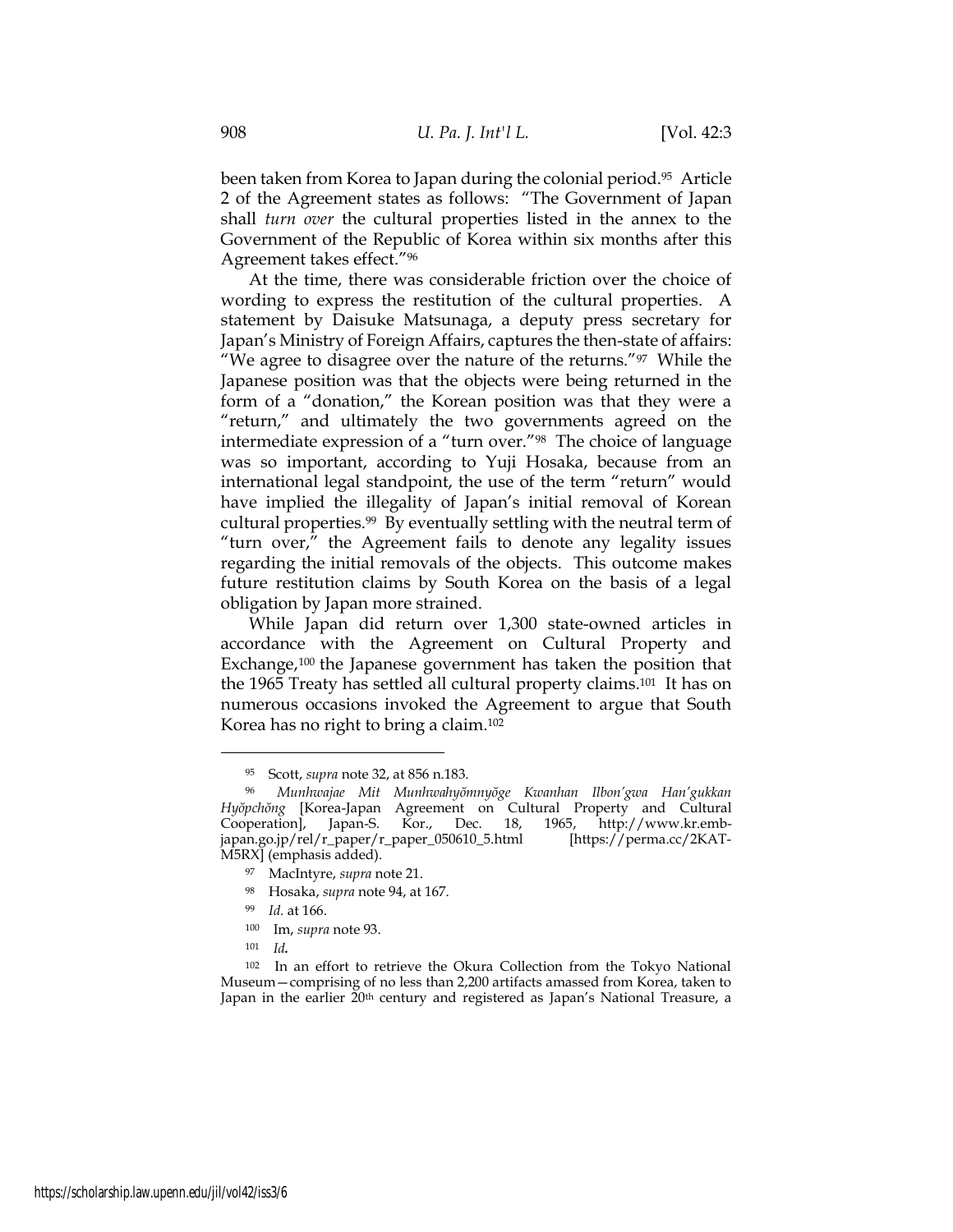Japan's argument that the Agreement limits future restitution claims by South Korea may not, however, apply to *Mongyudowŏndo*. Minutes from meetings and discussions leading up to the final Agreement show that the "turn over" is only meant to apply to Japan's "state-owned" Korean cultural properties.<sup>103</sup> The matter of returning privately owned properties was not settled in the Agreement and was left open to further discussion.<sup>104</sup> As a result, we can glean from the negotiation history and the omission of "privately owned properties" in the final text of the Agreement that Japan and South Korea had intended to settle only on Japan's "stateowned properties." This reading would strengthen South Korea's argument that the Agreement's alleged barriers do not apply to *Mongyudowŏndo*, a privately owned work.

In sum, although Japanese courts would have jurisdiction, and the restrictions posed by the 1965 Treaty arguably do not apply to *Mongyudowŏndo*, South Korea faces too many challenges to have a successful restitution claim through civil litigation. Not only does the statute of limitations on claims for the return of cultural property limit South Korea's claim, Japan's special domestic laws on property ownership and cultural property protection present additional obstacles.

Korean civic group had filed for an injunction to stop the Museum from exhibiting the Collection. In response, the Tokyo District Court opined that "this issue has been completely and finally settled through the 1965 Korea-Japan Treaty, and thus, no duty to return [the Collection] remains." *Id*. *See also* Byŏnjongdokam, *Tok'yo Kungnippangmulgwan Sojang Ogura K'ŏlleksyŏn Toech'atki Sosong P'aeso* [*Claim to Retrieve the Okura Collection from the Tokyo National Museum Dismissed*], HYEMUNDATK'ŎM WISDOM GATE (May 26, 2015), https://wisdomgate.tistory.com/entry/도쿄-국립박물관-소장-오구라-컬렉션-되찾기-소송-패소 [https://perma.cc/FC5R-4E32].

<sup>103</sup> Hosaka, *supra* note 94, at 167.

<sup>104</sup> *Id.* at 173-74 (in a request to return cultural properties from January 9, 1965, the Ministry of Education of the Republic of Korea wrote, "[f]or privately owned properties, difficulties are anticipated, but the return will be certainly demanded")*; see also* Discussion on the Subcommittee on Cultural Properties, Doc. No. 581 (Mar. 6, 1965) (Jap.), providing: "If [the return of privately owned cultural properties] is not resolved in the Subcommittee on Cultural Properties in the future, it is to be decided by the Prime Minister, and privately owned properties could be considered with regard to cultural properties."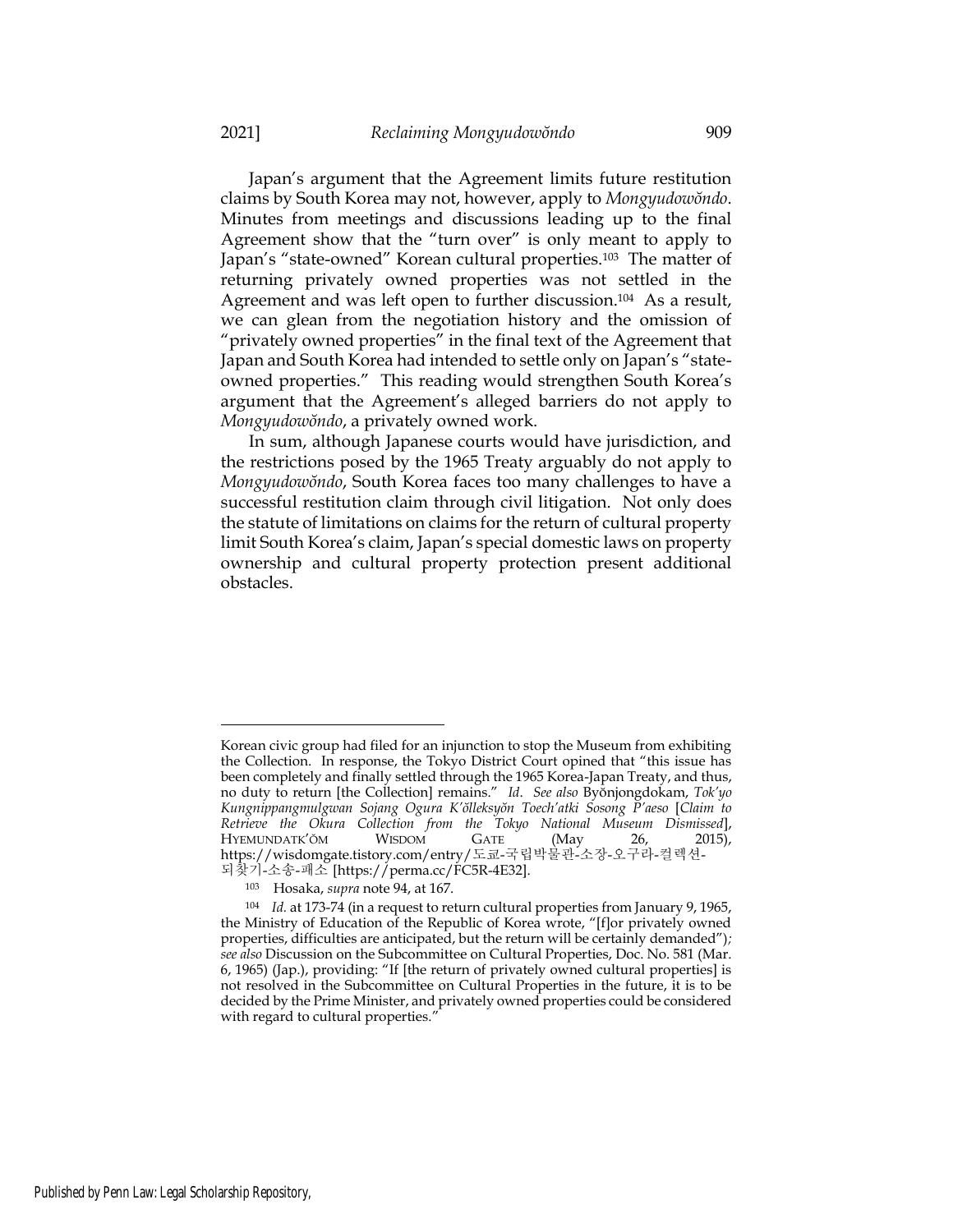# IV. ALTERNATIVE DISPUTE RESOLUTION: SUGGESTING BILATERAL **NEGOTIATIONS**

As South Korea currently has no legal recourse in public international law or private law, it must explore alternative means of settling conflicts of interest to reclaim *Mongyudowŏndo*. Methods such as bilateral negotiations and treaties have become increasingly popular in recent decades for countries without a strong legal restitution claim. <sup>105</sup> Alternative dispute resolution allows for consideration of a moral argument to return works extremely valuable to a nation's heritage, particularly when the work was removed during a period of colonialism.<sup>106</sup> A claiming nation can also make a persuasive political argument to induce the return of a cultural object as a gesture of good will.<sup>107</sup>

A successful claim will carefully balance both nationalistic and universal arguments. <sup>108</sup> "Even the most persuasive ethical argument for restitution . . . must be accompanied by an appeal to [cultural] nationalism and universalism," notes Paige Goodwin in her inquiry of restitution methods for looted Flemish art in French museums.<sup>109</sup> As a source nation's nationalistic argument—that an unparalleled Korean painting belongs in Korea—is rather straightforward, this section of the Comment will focus on ways to counter universalistic arguments against restitution of a work to its source nation. By satisfying the three key principles underlying cultural internationalism—1) preservation, 2) truth, and 3) access110—and utilizing additional bargaining factors, South Korea

<sup>105</sup> *See* Cornu & Renold, *supra* note 19, at 12 (discussing successful privately negotiated restitution agreements between the Republic of Italy and American museums, as well as an agreement following mediation between the Swiss cantons of Saint-Gall and Zurich); *see also, e.g.*, Paige S. Goodwin, *Mapping the Limits of Repatriable Cultural Heritage: A Case Study of Stolen Flemish Art in French Museums*, 157 U.PA. L.REV*.* 673, 686 ("Because private law generally favors current possessors . . . most nations prefer formal negotiation in heated cultural disputes.").

<sup>106</sup> Cornu & Renold, *supra* note 19, at 3.

<sup>107</sup> *See* MERRYMAN, ELSEN & URICE, *supra* note 42, at 339 ("[M]useum curators or archaeologists . . . may be professionally interested in having good relations with, and acquiring or retaining access to sites and institutions in, the source nation.").

<sup>108</sup> *Id.*

<sup>109</sup> Goodwin, *supra* note 105, at 686.

<sup>110</sup> Merryman, *supra* note 22, at 12 (highlighting these three principles as "clearly . . . applicable to the restitution dialog").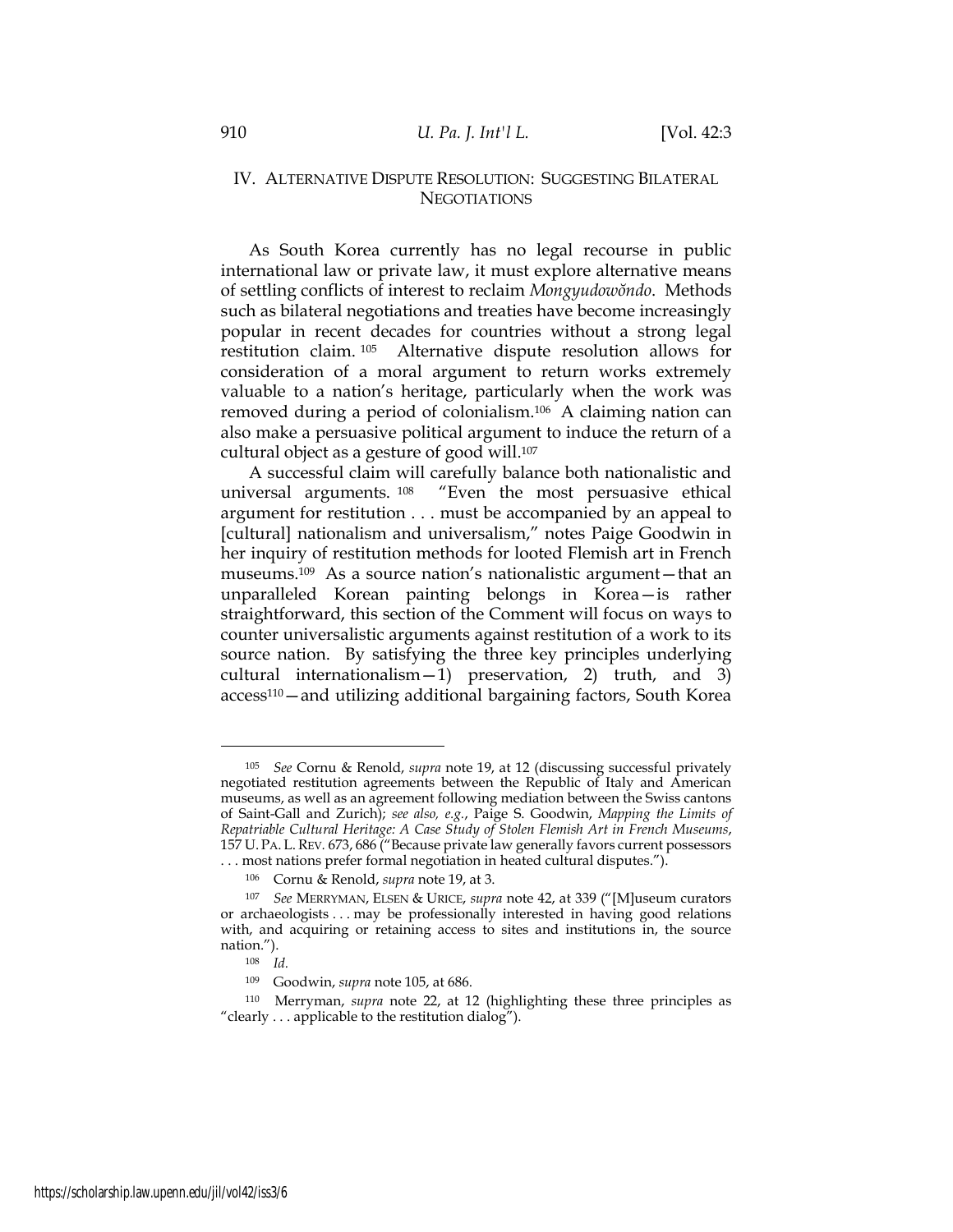will have increased chances at a successful negotiation for *Mongyudowŏndo*'s restitution.

The 1954 Hague Convention, supporting the view that cultural property belongs to all mankind, encompasses "object-oriented" principles that prioritize a cultural property's 1) preservation (from destruction and damage); 2) truth (information or insight from the study of the object); and 3) access (to scholars and the public for study and enjoyment).<sup>111</sup>

### *a. Preservation*

The concern for failed restoration or inappropriate alteration of Korean cultural property by foreign institutions in other art-rich nations greatly strengthens South Korea's argument. A leading conservation expert of South Korean artworks, Chi-Sŏn Park, has noted that Korean paintings have often been altered while abroad to reflect Chinese or Japanese styles due to lack of appreciation of Korean art and culture.<sup>112</sup> Due to a dearth of specialists in Korean culture at overseas museums and institutions, many Korean artifacts located abroad have been repaired by experts of other Asian regions, and are often "distorted during the restoration process."<sup>113</sup>

While leading museums and institutions in art-rich nations emphasize that the removal of these cultural artifacts would compromise the preservation and study of these pieces, the opposite has often been true for Korean artifacts. In 2010, the Los Angeles County Museum of Art ("LACMA") consulted Park in art conservation to restore *Yŏngsanhoesangdo*, a late Chosŏn-era Buddhist painting that was presumed to have been looted during the 1950-1953 Korean War.<sup>114</sup> LACMA had invited Park to restore the painting, which had been cut into six pieces and was exhibited that way, to its original shape.<sup>115</sup> LACMA has since returned the painting to the Chogye Order of Korean Buddhism this past June.<sup>116</sup>

This argument is particularly relevant to *Mongyudowŏndo*'s restitution. Kyŏng-Im Kim's painstaking study of the painting's

<sup>111</sup> *Id.*

<sup>112</sup> Kwŏn, *supra* note 17.

<sup>113</sup> *Id.*

<sup>114</sup> *Id.*

<sup>115</sup> *Id.*

<sup>116</sup> *Id.*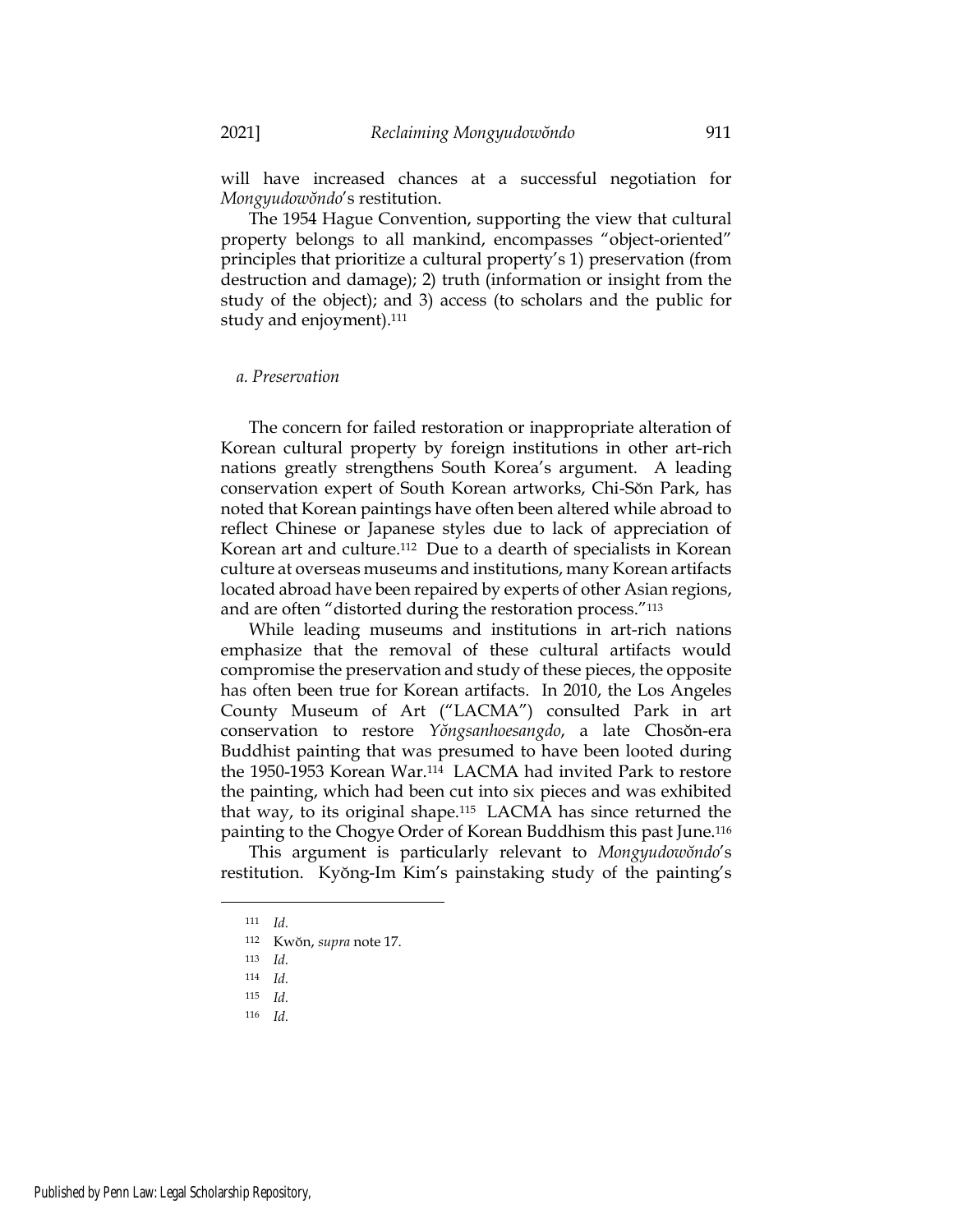historical records show that the work was likely taken apart and reassembled in a way different from its original form.<sup>117</sup> In a 1929 appraisal of the work, the painting and the set of 20 celebratory poems, handwritten by Prince Anpyŏng as well as leading politicians and scholars, were connected next to each other in one piece. <sup>118</sup> In a photograph of the work taken two decades later, however, the order of certain of these poems had changed, perhaps showing that the work had been taken apart into pieces as it changed hands numerous times, and put back together while in Japan.<sup>119</sup> Additionally, several parts of the writing have been severely damaged.<sup>120</sup> South Korea may argue that its own conservationists are best equipped to restore and preserve the painting to its original form and style, and it would be in the international interest to do so for such a significant work of art.

## *b. Truth (Research)*

Art-rich possessing nations also widely argue that housing the cultural object in their museums and institutions allows for better study of the object and its context. <sup>121</sup> Thus, it matters that the claimant is also a developed, art-rich nation that can properly preserve its cultural property once restituted. <sup>122</sup> In the case of Japan's restitution of 1,205 Chosŏn royal records to Korea in 2011, South Korea could have argued strongly that it could better preserve or study the archives than Japan's Imperial Household Agency, which had failed to even identify the objects during the 1965 Treaty.<sup>123</sup> The archives did not come to light until a private Korean

<sup>117</sup> KIM, *supra* note 1, at 364.

<sup>118</sup> *Id.*

<sup>119</sup> *Id.* at 365.

<sup>120</sup> *Id.*

<sup>121</sup> *See* Merryman, *supra* note 22, at 12 (mentioning truth, "the information and insight that can be derived from the study of object and contexts," as one of the principles applicable to restitution).

<sup>122</sup> *See* Aaron Kyle Briggs, *Consequences of the Met-Italy Accord for the International Restitution of Cultural Property*, 7 CHI. J. INT'L L. 623, 647 (2007). It is noteworthy that the success to every claim has its own incidental requirements. Even Briggs admits that this model cannot easily be replicated in other situations. *Id.* at 645.

<sup>123</sup> Si-Soo Park, *Royal Books Return Home from Japan*, KOR. TIMES (Dec. 6, 2011), http://www.koreatimes.co.kr/www/news/nation/2011/12/116\_100286.html [https://perma.cc/J92Z-LEBY].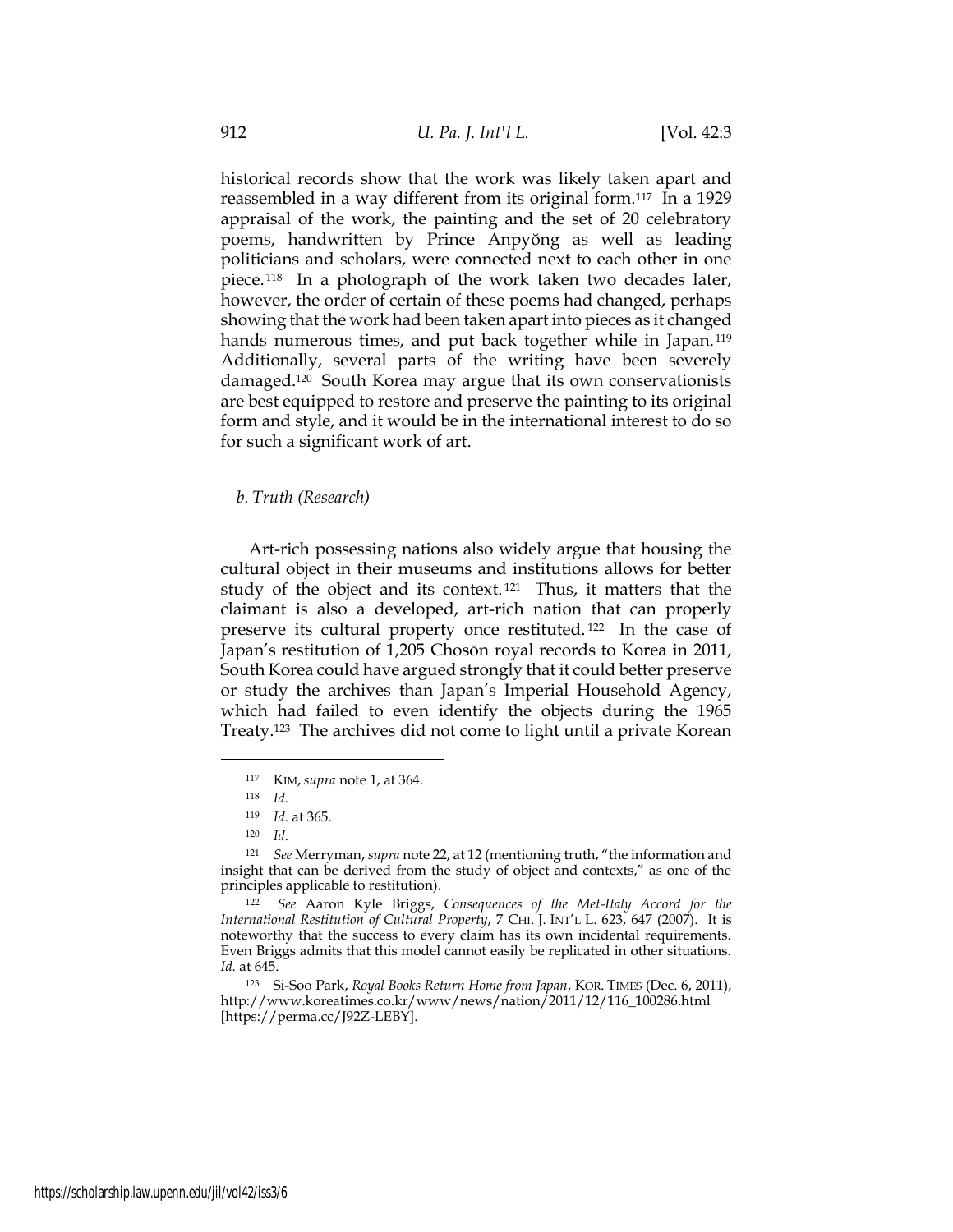researcher discovered their identity on his visit to the Agency in 2001.<sup>124</sup>

*Mongyudowŏndo* offers ample opportunity for the study of not only the landscape genre, but also the historical, social, literary and political analysis of the poems accompanying the painting. Similar to the preservation argument, South Korea can convincingly argue that the nation's museums can collaborate with unparalleled art and literary experts <sup>125</sup> on the Chosŏn dynasty that can engage in dedicated study of the work.

#### *c. Access*

One of the strongest internationalistic arguments against restitution is that the possessing nation's museum or institution assures public access to the valuable work of art.<sup>126</sup> Tenri Central Library, where the painting is located, however, only puts *Mongyudowŏndo* on exhibit once a year,<sup>127</sup> and South Korea may suggest that the restricted public access for study and enjoyment substantially deprives the international public of a rich cultural heritage. When Tenri Library lent *Mongyudowŏndo* to the National Museum of Korea for a scant nine days in 2009, crowds stood in line for up to three hours to see the famed work.<sup>128</sup> There was such overwhelming demand that the museum unfortunately had to restrict individual viewing to a minute each.<sup>129</sup> When a possessing nation offers limited access to an important cultural property that would be much more widely viewed and visited in the claiming nation, the latter can convincingly argue this prong of the internationalism argument.

<sup>124</sup> *Id.*

<sup>125</sup> For instance, Hwi-Chun An, professor emeritus of archaeology and art history at Seoul National University and Director of the Overseas Korean Cultural Heritage Foundation, is an unmatched expert in the field.

<sup>126</sup> *See generally* Goodwin, *supra* note 105 (illustrating the cases of the Elgin Marbles and the Italy-Met Accord).

*<sup>127</sup>* Cho*, supra* note 18, at 56.

<sup>128</sup> *See* Chŏng-Chae Lee, *Ilbone Ppaetkin Munhawjaae Ch'ajaonŭn Pŏp* [*How to Have Cultural Property Restored from Japan*], CHUNGANGILBO JOONG-ANG DAILY (Aug. 17, 2010), https://news.joins.com/article/4390980 [https://perma.cc/2DKJ-UT3L].

<sup>129</sup> *Id.*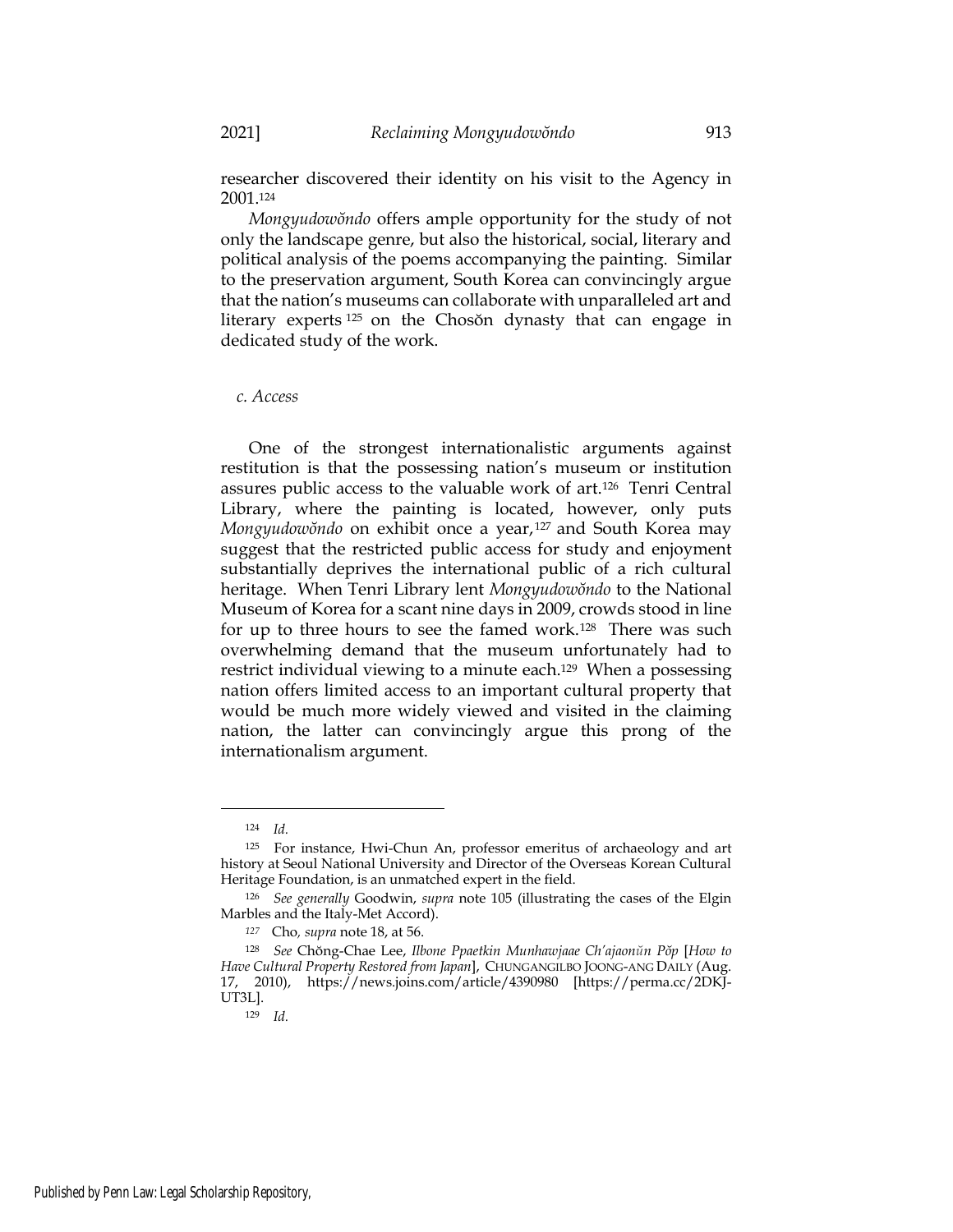### *d.Cultural Cooperation Measures*

In his analysis of models of restitution in Germany, Russia and Ukraine, Wolfgang Eichwede recognizes the difficulties of a source nation in recovering cultural property from the possessing nation when there is an "asymmetry of possession."<sup>130</sup> This asymmetry, Eichwede poses, presents a need for bargaining in order for the source nation with significantly smaller bargaining power to recover its cultural objects. Pragmatically, "one must offer something to the other side in order to get something oneself."<sup>131</sup> Scholars have suggested reconciliatory gestures such as exchange of similarly important cultural property of which the source nation possesses in more than a single quantity or reaching a loan agreement.<sup>132</sup>

In fact, the failed claim by the Korean Cultural Action organization for the Chosŏn Dynasty archives from the French National Library—discussed earlier in this Comment—likely would have had greater success if the recovery had been sought through such an exchange or other cultural cooperation measures. Marie Cornu and Marc-André Renold cite the famed 2006 Italy-Met Accord, the agreement by the Metropolitan Museum of Art in New York to pass back the Euphronios Krater to Italy, as an instance of a successful exchange.<sup>133</sup> In exchange for the restitution, the Italian authorities agreed to facilitate loans to the Met of "cultural assets of equal beauty and historical and cultural significance to that of the Euphronios Krater" starting two years later.<sup>134</sup> The Korean case for the Chosŏn records in France resulted in a deeply dissatisfying compromise for both nations: France retained title to the books and returned them to South Korea conditional on a five-year renewable loan.<sup>135</sup> The reverse situation would have been a much better deal for either nation: South Korea could have bargained for reacquisition of title to the Chosŏn records and, in exchange, 1) offered loans of Korean cultural assets of equal significance to the

<sup>130</sup> *See* Wolfgang Eichwede, *Models of Restitution (Germany, Russia, Ukraine)*, *in* SPOILS OF WAR: WORLD WAR II AND ITS AFTERMATH: THE LOSS, REAPPEARANCE, AND REVOVERY OF CULTURAL PROPERTY 216, 217 (Elizabeth Simpson ed., 1997).

<sup>131</sup> *Id.* at 217.

<sup>132</sup> Cornu & Renold, *supra* note 19, at 4, 8.

<sup>133</sup> *Id.* at 19.

<sup>134</sup> *Id.*

<sup>135</sup> *See generally* Cox, *supra* note 82 (analyzing the legal debate between France and Korea).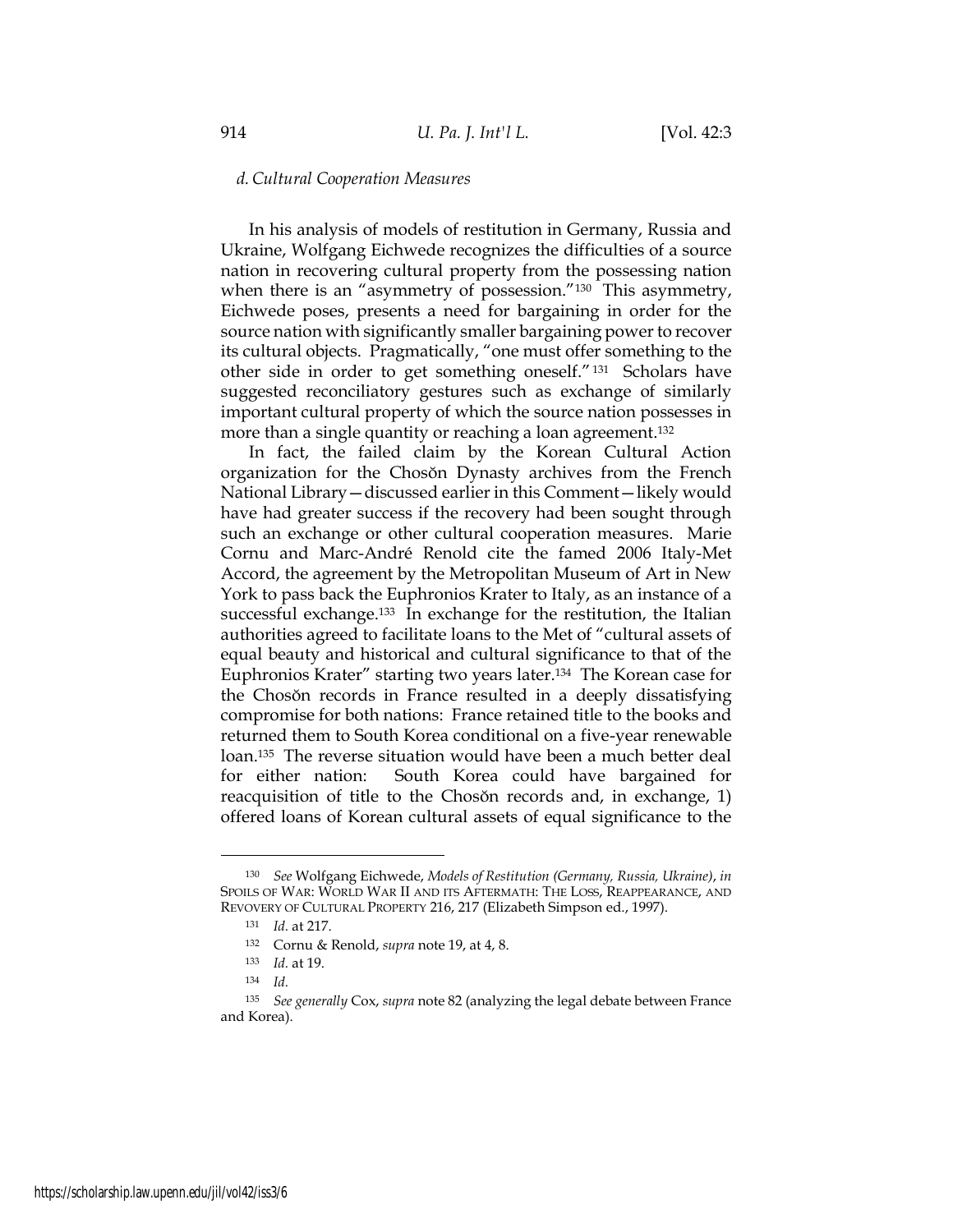French National Library, or 2) retained the Chosŏn records in Korea for a few years for preservation and research purposes, and reoffered the records in a better condition to the French National Library as renewable loans.

This need for a bargaining chip seems less relevant in the context of Korea-Japan negotiations on cultural property, however. When examining the history of Japan's restitution of Korean cultural objects over the last century, it is evident that when Japan returns cultural objects to Korea, it returns them with no strings attached.<sup>136</sup> The Korea-Japan exchanges on cultural property contrasts with South Korea's negotiations with Western nations, which often seek conditions, such as a loan agreement or the production of replicas.<sup>137</sup>

*e. Timing and Publicity*

### *i. Case Study: Korea-Japan Treaty on Chosŏn Royal Archives*

Although these unsatisfactory compromises are less likely in Korea-Japan negotiations for the restitution of cultural property, it is important to assess the factors influential in making a deal happen at all. Japan's restitution of 1,205 Chosŏn royal records in 2011—the nation's largest restitution to South Korea since the 1965 Treaty may provide helpful guidance in gleaning additional factors that would strengthen South Korea's bargaining power, including timing and publicity.<sup>138</sup>

The Chosŏn archives had been seized in 1922 by Japanese colonial government officials and had since been kept in Japan's Imperial Household Agency until their restitution to South Korea in

<sup>136</sup> *See generally* Press Release, Overseas Korean Cultural Heritage Found., Main Log of the Last 100 Years of Cultural Property Restitution (June 27, 2014), http://www.overseaschf.or.kr/ [https://perma.cc/J7QE-YSFM] (recording all major restitutions of Korean cultural property from foreign countries, institutions or private individuals from 1915 to 2014).

<sup>137</sup> See, for example, a German monastery's return of 21 pieces of late-Chosŏn Dynasty artwork in the form of a permanent loan agreement in 2005, conditioned on Korea's production of copies of the artworks for the German monastery. *Id.*

<sup>138</sup> *See generally* Briggs, *supra* note 122 (ascribing Italy's bargaining power in restitution matters to its willingness to investigate and prosecute those accused of dealing in misappropriated Italian art, and to withhold art loans from foreign museums reluctant to negotiate).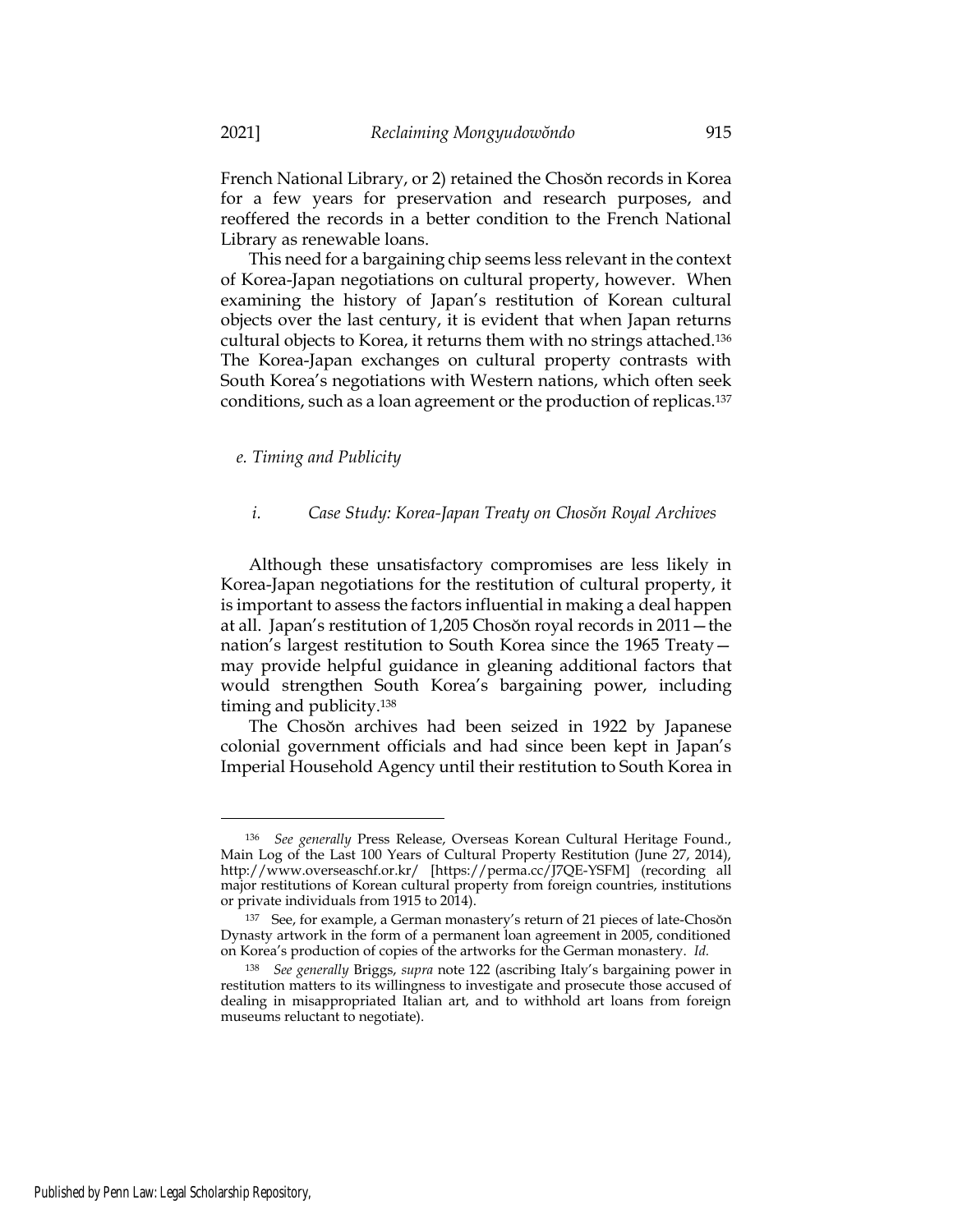2011.<sup>139</sup> The negotiation process for the royal records was much more contrived than it would be for *Mongyudowŏndo* because the records were Japanese "state-owned properties."<sup>140</sup> The Japanese government has frequently held the position that the restitution of Japan's state-owned properties of Korean origin was settled in the 1965 Treaty. In fact, a Japanese National Diet<sup>141</sup> member raised this issue in a 2011 bilateral meeting of assembly representatives <sup>142</sup> during the negotiations for the archives. In retrospect, South Korea could have argued that these royal records were not bound to the restrictions of the Treaty because they were not contemplated at the time, nor were they included among the cultural properties listed in the annex to be turned over. The records' existence in Japan had been unknown until their discovery and recognition for what they were much later, in 2001. South Korea, however, did not take that route.

Despite the eventual restitution of the records, South Korea had to overcome numerous hurdles due to the Japanese position on the Treaty. By acquiescing to the alleged restrictions of the 1965 Treaty on the restitution of state-owned cultural properties, members of the South Korean government paid numerous visits to leaders of Japanese political parties and ultimately persuaded Japan's House of Representatives' Committee on Foreign Affairs to draft a special bilateral treaty on the royal archives. <sup>143</sup> Toward the end of the negotiations, the two governments engaged in another round of tugof-war on the choice of wording to describe the restitution, <sup>144</sup> reminiscent of the heated talks over the same issue in the 1965

<sup>139</sup> Danielle Demetriou, *Japan Returns Looted South Korean Documents to Homeland*, **TELEGRAPH** (Dec. 6, 2011), https://www.telegraph.co.uk/news/worldnews/asia/japan/8937503/Japan-ret urns-looted-South-Korean-documents-to-homeland.html [https://perma.cc/Z26S-2NDL].

<sup>140</sup> Hosaka, *supra* note 94, at 167.

<sup>141</sup> Japan's bicameral legislature.

<sup>142</sup> Sang-Kŭn Lee, *Ko Ihaebong Ŭiwŏn'gwa Ilbon Wangshil Sojang Chosŏnwangshirŭigwe Hwansue Ŏlk'in Twisyaegid'ŭl* [*The Late Hae-Bong Lee and Previously Undisclosed Discussions on the Return of Uigwe Possessed by the Japanese Imperial Household*], CHOSUNPUB (Aug. 16, 2016), http://pub.chosun.com/client/news/viw.asp?cate=C03&mcate=m1004&nNews Numb=20160821174&nidx=21220 [https://perma.cc/XS2C-WPPY].

<sup>143</sup> *Id.*

<sup>144</sup> Jong-Gu Yun, 日 Pulbŏppanch'ul Tosŏ 1205 Ch'aek Toraonda [1,205 Records Illegally Taken to Japan to Return], Dong-a Ilbo (Nov. 9, 2010), https://www.donga.com/news/Society/article/all/20101109/32452223/1 [https://perma.cc/P7VL-RZAT].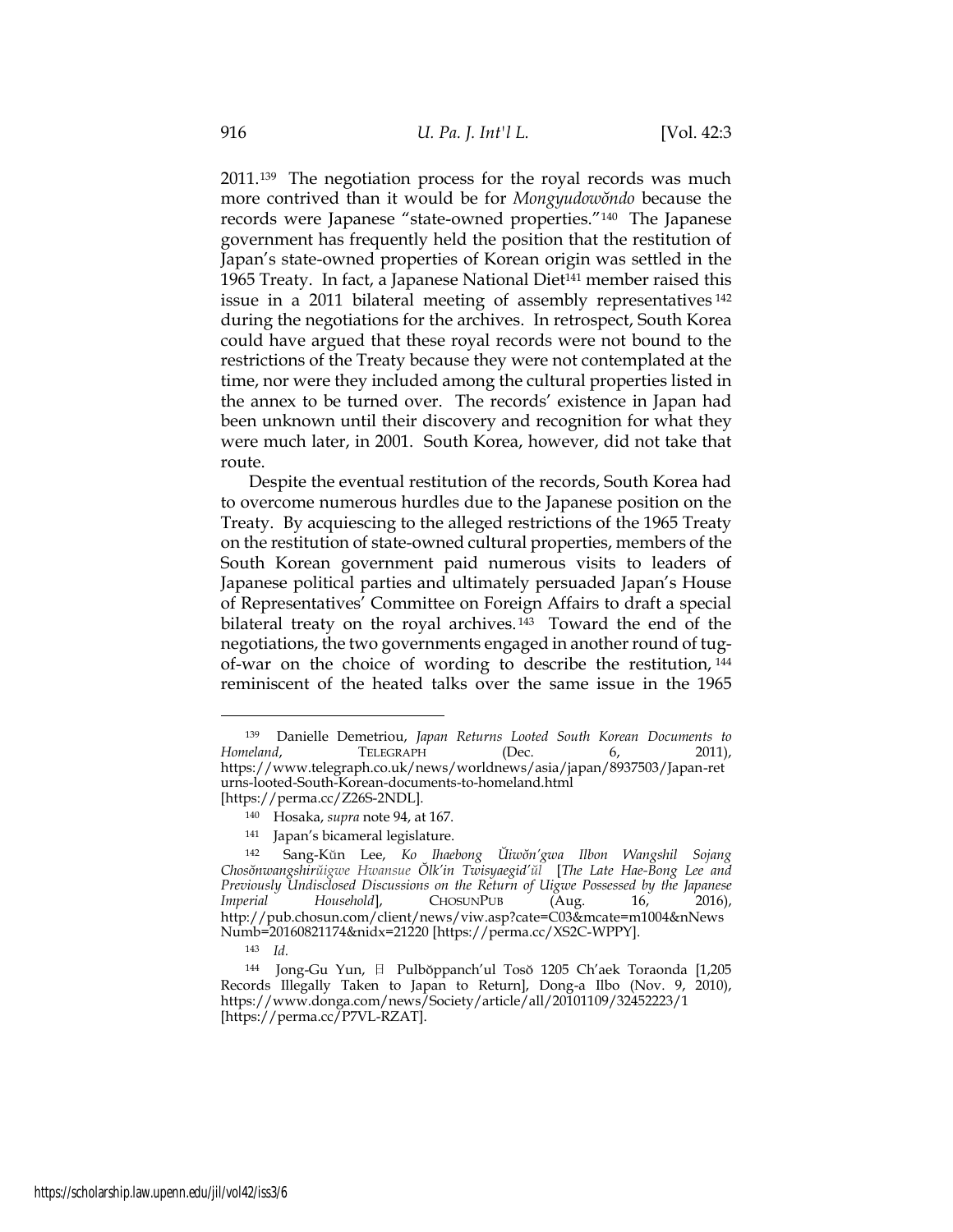Treaty. While the South Korean government strongly argued for the word "return," the Japanese government rejected it due to the word's legal implications,<sup>145</sup> and the two parties settled on the final neutral term of "deliver." <sup>146</sup> Thus, while the South Korean government did consummate the deal, the terms they negotiated failed to denote anything beyond that 1) the 1965 Treaty terms were "completely and finally settled"<sup>147</sup> and 2) there were legality issues regarding the 1,205 records' initial removal from the country. Still, after a five-year-long effort, Japan handed both the physical records and their title over to South Korea.<sup>148</sup>

While the restitution of the records to South Korea falls short of an outright success for the nation, the deal is noteworthy because of the significant odds against its consummation. It is nearly unheard of that the Japanese government would deliberate so much on transferring Korean cultural property in its possession and go so far as to pass a bill to facilitate such a restitution. Such extreme unlikelihood suggests that there are powerful factors underlying the deal that may be helpful in a future negotiation for *Mongyudowŏndo*.

First, the timing of initiating the negotiation is central to its success. Many major negotiations leading to restitution of cultural property are tied to bilateral or multilateral events or visits by a political leader in one nation to another. The year 2011 was the centenary of Japan's annexation of the Korean Peninsula: <sup>149</sup> to honor this symbolic year and as a gesture of good will, Japan's previous prime minister Naoto Kan had pledged the return of these books.<sup>150</sup> Korea-Japan discussions for the restitution of the records located in Japan had begun a year earlier, through an Asia-Pacific Economic Cooperation Summit Meeting in 2010.<sup>151</sup> If South Korean

<sup>145</sup> Hosaka, *supra* note 94, at 166.

<sup>146</sup> Tosŏe Kwanhan Ilbon'guk Chŏngbuwa Taehanmin'guk Chŏngbu Kanŭi Hyŏpchŏng [Japan-Korea Treaty on the Records], Japan-S. Kor., Nov. 14, 2010, https://www.mofa.go.jp/mofaj/gaiko/treaty/pdfs/shomei\_66\_k.pdf [https://perma.cc/E278-Y6ND]; *see also* Jong-Gu Yun, *supra* note 144.

<sup>147</sup> Byŏnjongdokam, supra note 102.

<sup>148</sup> Hyemun, Ilbon Chungŭiwŏn Hanil Tosŏhyŏpchŏng Pijune Chŭŭmhayŏ [On the Japanese House of Representatives' Ratification of the Korea-Japan Treaty on Archives], Han'gyŏrye (Apr. 28, 2011), https://www.hani.co.kr/arti/475375.html [https://perma.cc/K8ZY-S552].

<sup>149</sup> Demetriou, *supra* note 138.

<sup>150</sup> *Id.*

<sup>151</sup> Press Release, *Munhwajaech'ŏng* Cultural Heritage Admin., *Ilbon Kungnaech'ŏng Pogwan Han'guktosŏ 1,205 Ch'aek Panhwan* [The Return of 1,205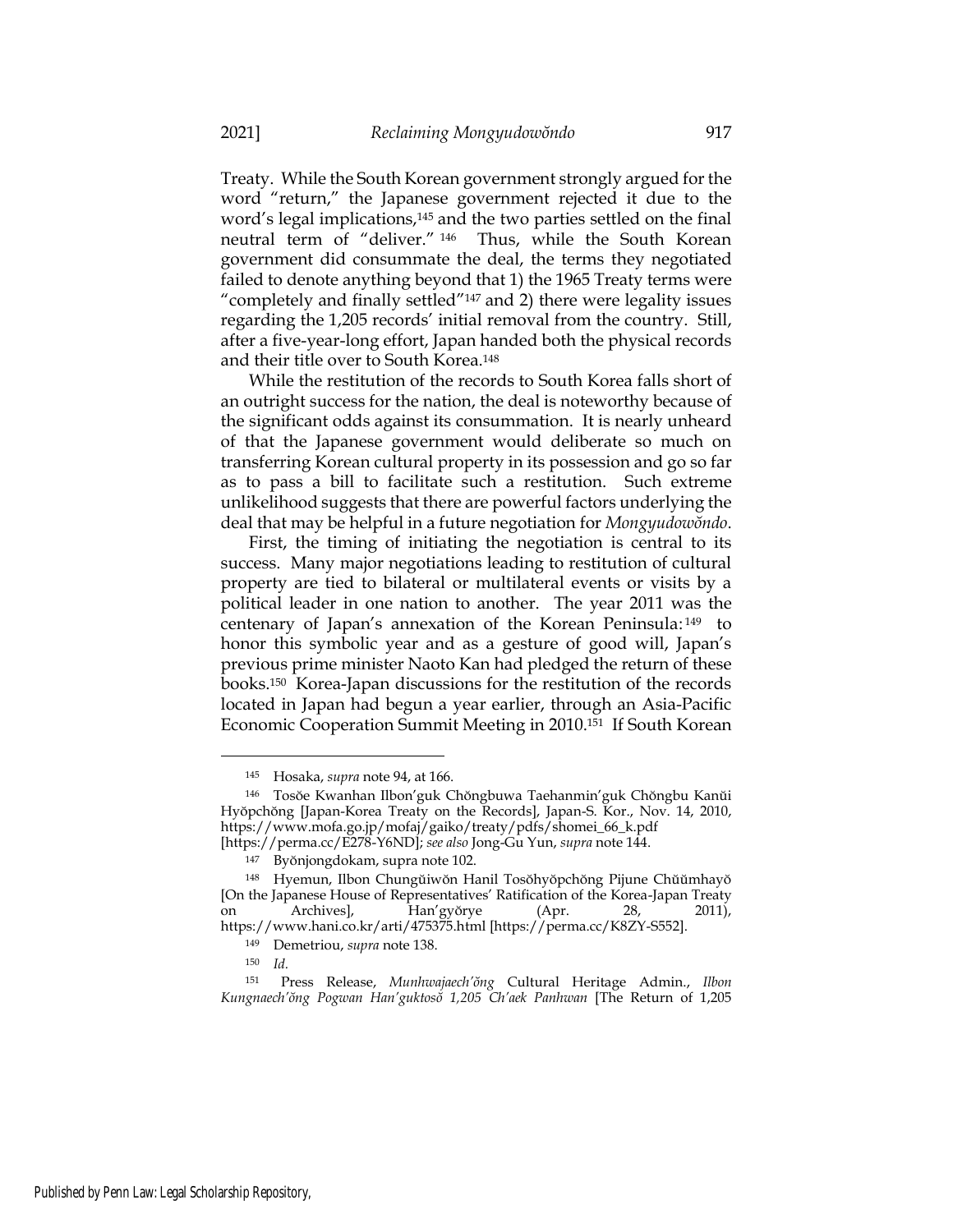government officials find an opportune timing to bring up the issue of *Mongyudowŏndo*'s restitution at a visit by or to a Japanese political leader or at a significant political or economic summit, they will likely have better chances of a successful negotiation.

The second factor is, in fact, closely tied to the first: raising publicity both domestically and internationally on the displacement of the cultural object. For instance, publicity was raised naturally through the incredible timing of negotiating for the Chosŏn records on the centenary of Japan's annexation of Korea. Korean citizens, foreign media and international organizations alike closely followed the negotiation process and watched how Japan would return the objects. The availability of large-scale publicity is a central factor, as it would induce Japan to make a more generous gesture of good will. Not only is Japan a signatory to the 1970 UNESCO Convention,<sup>152</sup> it has also been actively engaged in cultural heritage preservation activities abroad, such as establishing the Japanese Trust Fund for the Preservation of World Cultural Heritage within UNESCO.<sup>153</sup> A refusal or hesitation to exercise its moral duty to return cultural objects to one of its previous colonies when the global community is watching would perhaps portray a conflicting image that Japan would rather avoid. Additionally, *Mongyudowŏndo* has already been in the international spotlight on numerous occasions. Foreign scholars and media have frequently cited the work. Tenri University has lent the work to Korea on three occasions for exhibitions: in 1986 to the National Museum of Korea, in 1996 to Hoam Museum, and most recently in 2009 to the National Museum of Korea to celebrate the centenary of the first Korean museum opening.<sup>154</sup> Each exhibit generated huge audiences, a bittersweet reminder for Korean citizens of their rich cultural heritage that they could not readily access.<sup>155</sup> Despite their brevity, the exhibits led to immense publicity with the Korean population.

Raising publicity with the Japanese and global population may be a harder task, and South Korea can explore creative tools to produce such outcomes. For instance, K-pop has increasingly gathered attention as the nation's "unlikely go-to champion for

Korean Archives Kept at the Japanese Imperial Household Agency] (Nov 14, 2010), http://www.cha.go.kr/newsBbz/selectNewsBbzView.do?newsItemId=15569616 4&sectionId=b\_sec\_1&mn=NS\_01\_02 [https://perma.cc/2X7T-V6WD].

<sup>152</sup> *Acceptance of the Convention*, *supra* note 31.

<sup>153</sup> Scott*, supra* note 32, at 857-58.

<sup>154</sup> KIM, *supra* note 1, at 379.

<sup>155</sup> *Id.*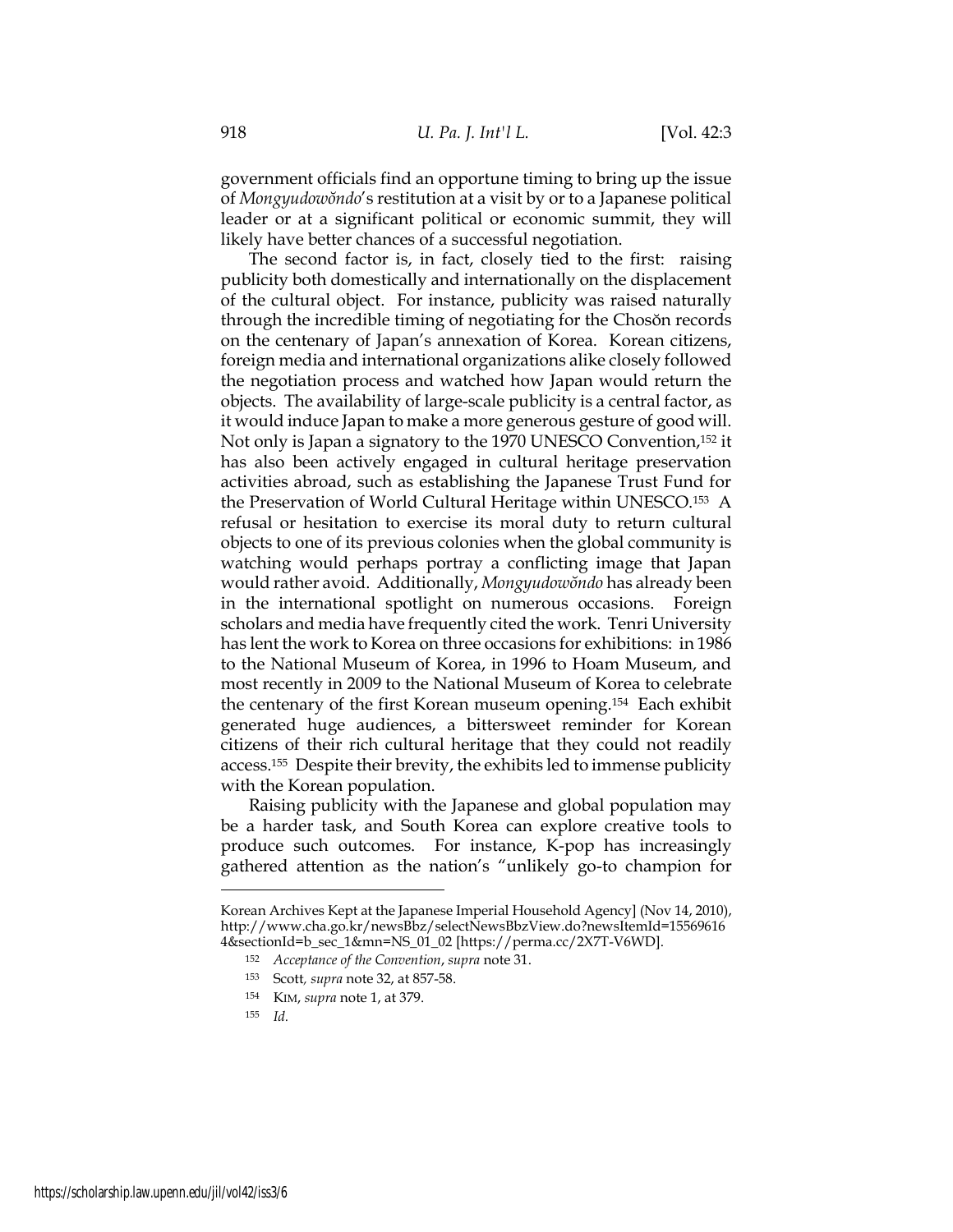diplomatically tricky situations." <sup>156</sup> With K-pop stars now accompanying the South Korean president on international state visits, including a visit to Pyŏngyang,<sup>157</sup> K-pop has become more than just a music genre and may prove to be an unexpected but highly effective tool for Korea's cultural diplomacy.<sup>158</sup> With Hallyu, the Korean Wave, having spread across Japan since the late 1990s<sup>159</sup> and now well on its Third Wave, <sup>160</sup> a Korean celebrity's single mention of the Korean cultural object on social media or a creative collaboration engaging with the artwork could be the quickest, most effective method of spreading publicity in Japan and elsewhere.

Should *Mongyudowŏndo* safely return home—by good fortune and successful negotiation—what next? The Overseas Korean Cultural Heritage Foundation (OKCHF) comments that by holding fine exhibitions of restituted works, South Korea can "set an example for how returned cultural heritage should be treated in Korea" <sup>161</sup> in the hopes that they would encourage further restitutions by foreign nations. "But who will be willing to do that if no one takes good care of them?" OKCHF Chairman Hwi-Chun

<sup>156</sup> A-Rin Kim, *When K-Pop Meets Diplomacy: 5 Key Moments*, KOR. HERALD (Jun. 29, 2018), http://www.koreaherald.com/view.php?ud=20180629000695 [https://perma.cc/7R6K-P9GD].

<sup>157</sup> *Id.*

<sup>158</sup> *See* Gunjoo Jang & Won K. Paik, *Korean Wave as Tool for Korea's New Cultural Diplomacy*, 2 ADVANCES APPLIED SOCIO. 196 (Sept. 2012) (analyzing K-pop's influence on Korea's political and diplomatic leverage). Consider additionally famed K-pop group BTS delivering remarks at the 75th United Nations General Assembly in 2020. Press Release, UNICEF, BTS Heartfelt Message to Young People at UNGA (Sept. 23, 2020), https://www.unicef.org/lac/en/BTS-LoveMyself [https://perma.cc/XLK7-6H9E]. The group was also invited to the United Nations headquarters in 2018 to speak at the launch ceremony for Generations Unlimited, a global partnership by the United Nations Children's Fund ("UNICEF"). Press Release, UNICEF, We Have Learned to Love Ourselves, So Now I Urge You to "Speak Yourself" (Sept. 24, 2018), https://www.unicef.org/press-releases/wehave-learned-love-ourselves-so-now-i-urge-you-speak-yourself [https://perma.cc/QQ5V-7SZP].

<sup>159</sup> Chi-Won Park, *Hallyu Resurges in Japan Amid Diplomatic Rift*, KOR. TIMES (July 24, 2020),

https://www.koreatimes.co.kr/www/art/2020/07/398\_293277.html [https://perma.cc/7MAS-YRAG].

<sup>160</sup> Eun-Yŏng Kim, Kyŏng-Mi Lee and Hee-Un Hahm, *'Third Korean Wave' Becomes Part of Everyday Japanese Life*, KOREA.NET (May 18, 2018), http://www.korea.net/NewsFocus/Society/view?articleId=159139 [https://perma.cc/NXA9-BR3Y].

<sup>161</sup> Chi-Sook Pae, *Exhibition Highlights Need for Good Use of Returned Heritage*, KOR. HERALD (Nov. 25, 2013), http://www.koreaherald.com/view.php?ud=20131125000810&mod=skb [https://perma.cc/QQ8L-4SUN].